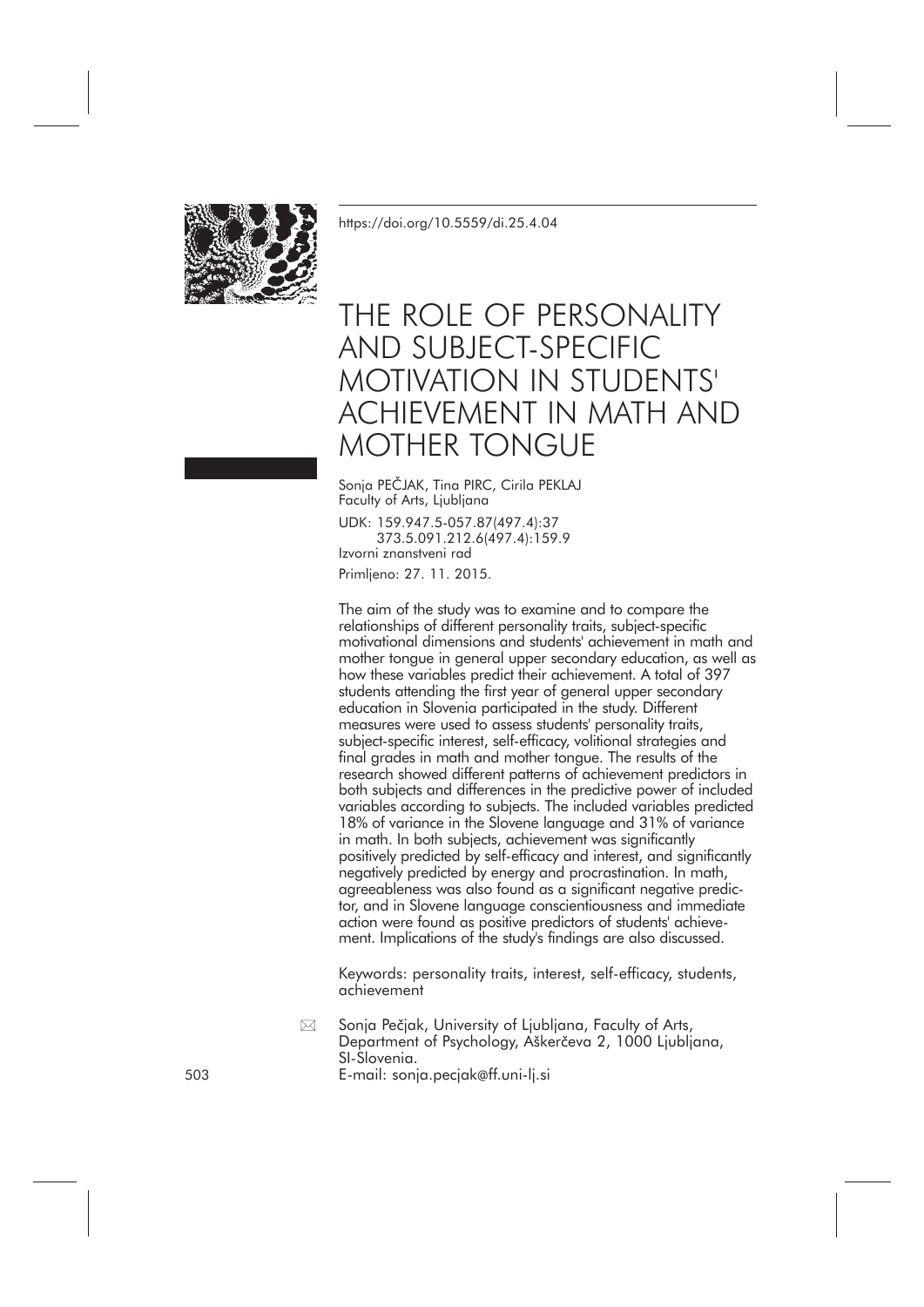#### **INTRODUCTION**

In Slovenia, most primary school students1 continue their education at upper secondary schools, among them 40% in the general upper secondary programme (Taštanoska, 2014). Math and mother tongue (the Slovene language/L1) are the central general subjects in general upper secondary education, which are obligatory for students throughout the four- -year educational programme. These two subjects are the most extensive among all subjects – they comprise 560 hours (140 hours per year). They both have important impact on students' success in all four years of schooling, as well as in the national final exam ("matura"), which represents the admission criterion for further schooling. It is therefore important to understand different factors (personality and motivational) that affect the students' achievement in math and L1 and may help to improve it (Peklaj, Podlesek, & Pečjak, 2015).

The role of personality traits and motivational dimensions in students' achievement in math has already been investigated relatively well in previous studies (Shams, Mooghali, Tadebordbar, & Soleimanpour, 2011; Tulis & Fulmer, 2013), but the research on comparing the roles of these factors in both subjects, as in our study, is scarce (Smrtnik Vitulić & Zupančič, 2013). We were interested in the comparison of personality traits and motivational dimensions and their roles in students' academic achievement in both subjects. This is especially interesting, because math and L1 have distinctive goals as well as content structure and instruction, and additional knowledge on different effects of personality and motivational factors could be of additional value.

The curriculum of L1 consists of two parts: language and literature courses (Curriculum for the Slovene language, 2008). The main goals of the language courses are understanding the basic language concepts and structures, and developing four communication abilities – listening, speaking, reading and writing. These competences are the basis for effective communication (oral and writing) in school and in private life. The goal in literature courses, however, is to develop experiential, creative and evaluative abilities, which enhance the students' personality and personal growth by reading literary texts.

The primary goals of math courses are to understand the basic mathematical concepts and structures; to develop abstract logical thinking, i.e., the ability of mathematical reasoning, by acknowledging mathematical rules and logic; to develop geometrical concepts and to use ICT as a help for effective learning and problem solving (Curriculum for Mathematics, 2008).

<sup>&</sup>lt;sup>1</sup> In Slovenia, there are 9 years of basic/prima-<br>ry education (students, aged 6 to 15 years in-<br>cluded) and upper<br>secondary education<br>with 3 years of vo-<br>cational programmes<br>(students from 15 to 18<br>years) or with 4 years of technical or general programmes-gym- nasium (students from <sup>15</sup> to <sup>19</sup> years).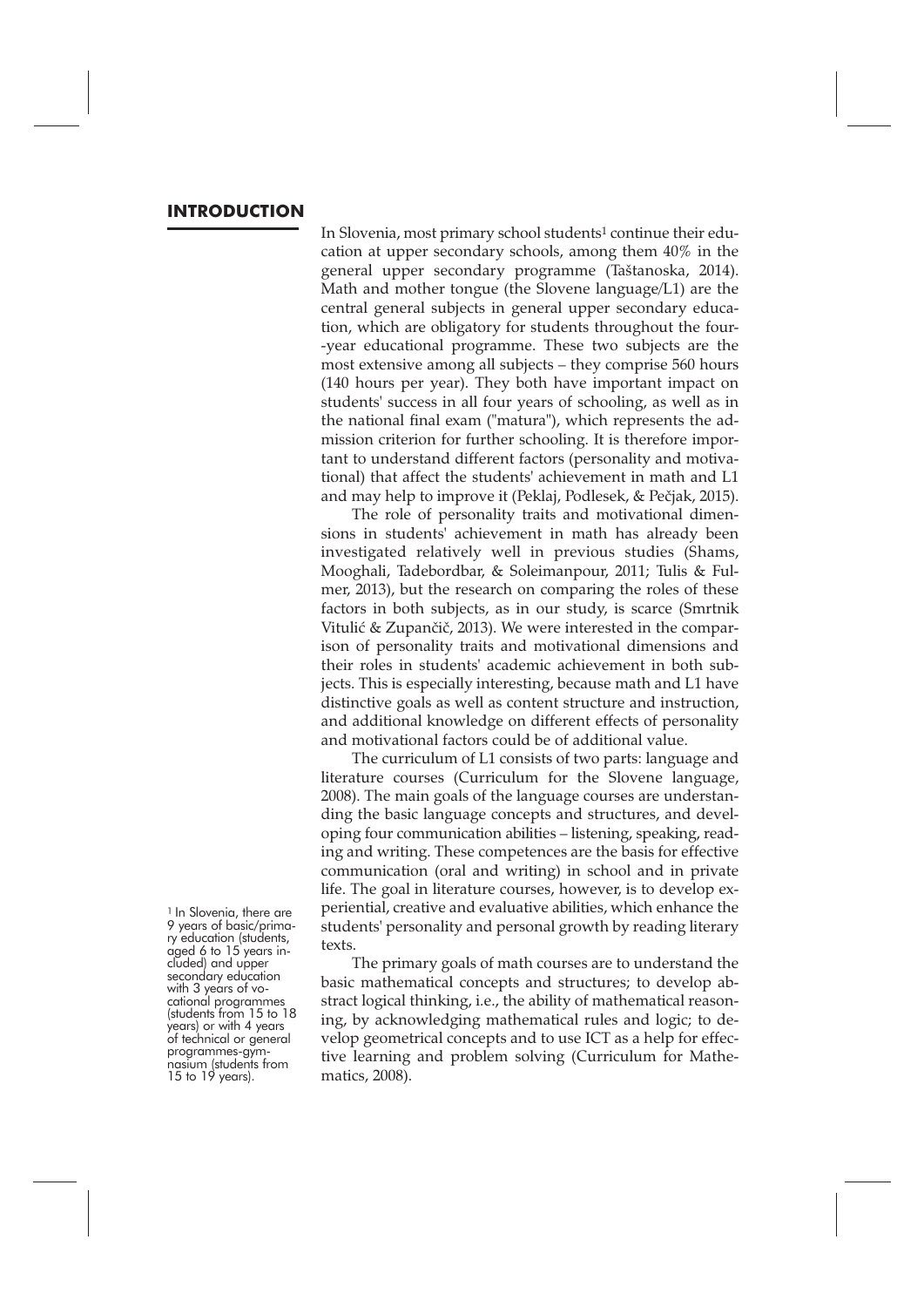PEČJAK, S., PIRC, T., PEKLAJ, C. THE ROLE OF...

From the instructional point of view, there are more elective contents in L1, while in math the amount of elective contents is smaller (Curriculum for Mathematics, 2008). Instruction in math is usually more structured, more concerned with activation of relevant previous knowledge in students due to the hierarchical structure of material. In addition, the need for regular exercises (e.g., homework with immediate feedback), is the key to good math achievement. The emphasis in L1 is on group discussion in order to compare and contrast the students' personal experience with the contents considered.

Most previous research on relationships between personality and motivational dimensions and academic achievement was performed in university (Chamorro-Premuzic & Furnham, 2003; De Feyter, Caers, Vigna, & Berings, 2012; Komarraju, Karau, & Schmeck, 2009) or in primary school students (Smrtnik Vitulić & Zupančič, 2013). To a far lesser extent, these variables were investigated in upper secondary education students (Peklaj et al., 2015), and even then in the final years (Shams et al., 2011; Vasalampi et al., 2014). Therefore, our sample comprised students from the first year of general upper secondary school.

The transition to upper secondary school could be very demanding for students. Teachers have higher expectations for them. They expect higher levels of behaviour control, independent learning and more learning discipline from their students, and students' abilities to meet these expectations are determined by their personality and motivational traits.

Another reason for choosing the first year of general upper secondary school students was the importance of early intervention in this four-year period of schooling for students. Knowing the coexisting effects of personality and motivational factors on students' academic achievement enables successful early interventions (Peklaj et al., 2015).

#### **PERSONALITY TRAITS AND ACADEMIC ACHIEVEMENT**

The Big Five personality factors (energy/extraversion, agreeableness, conscientiousness, emotional instability/neuroticism and openness) capture most of the individual differences in behaviour, also in educational settings (McCrea & Costa, 1999). In the educational context, the relationship between personality traits and academic achievement is the most commonly explored. Research consistently revealed positive connections between academic achievement and conscientiousness (Chamorro-Premuzic & Furnham, 2005; Smrtnik Vitulić & Zupančič, 2013). Conscientious students are characterised by their orderly and precise schoolwork, which leads to better acade-505 mic achievement (Poropat, 2009). Conscientiousness remains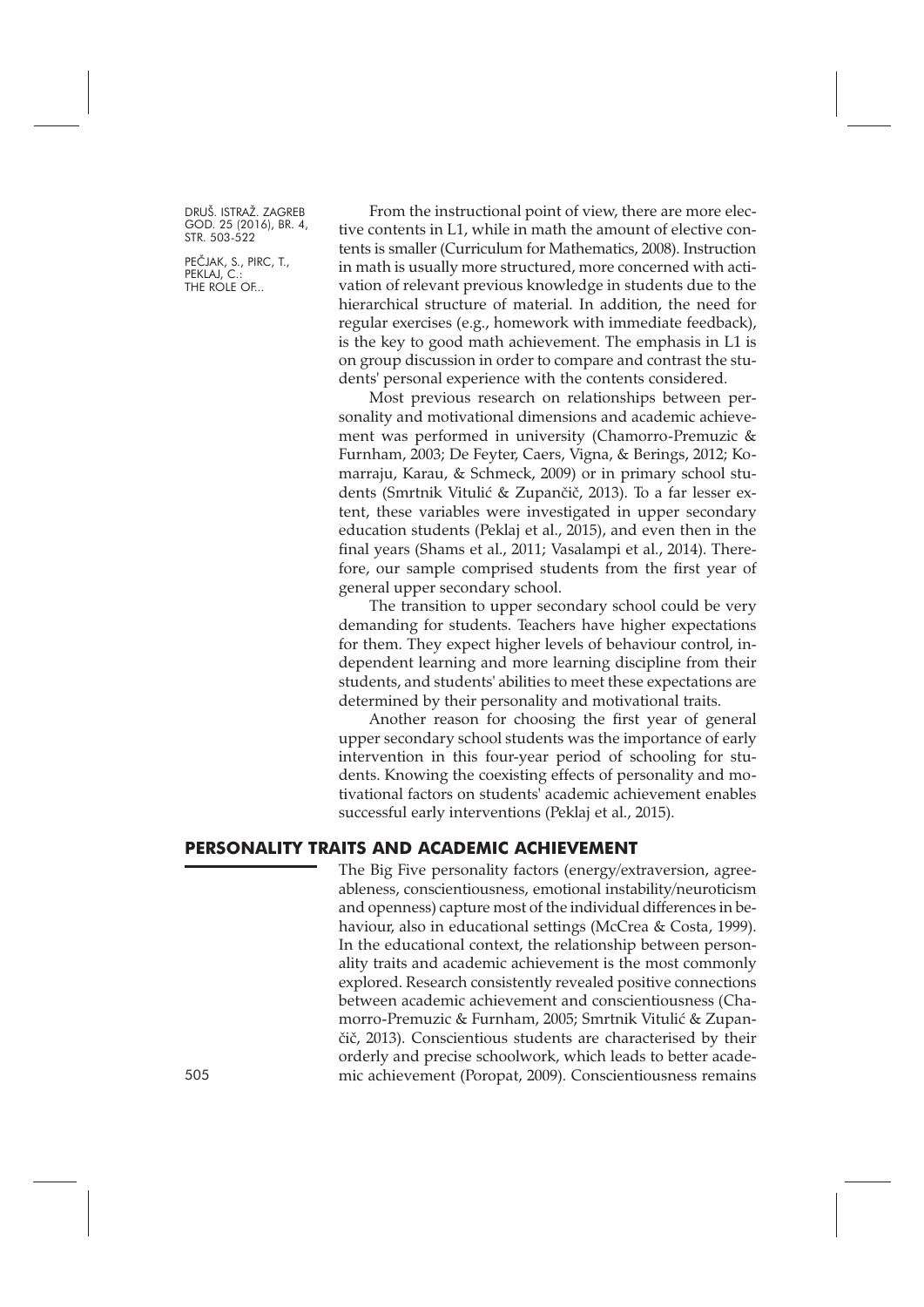PEČJAK, S., PIRC, T., PEKLAJ, C. THE ROLE OF...

to be a significant predictor of achievement also after controlling for intelligence (Bratko, Chamorro-Premuzic, & Saks, 2006; Di Fabio & Busoni, 2007) or previous knowledge (Poropat, 2009; Trautwein, Lüdtke, Roberts, Schnyder, & Niggli, 2009).

The results on the relation between academic achievement and other personality traits are not so clear. Some studies show negative impact of neuroticism on school achievement in high school (Laidra, Pullamann, & Allik, 2007; Chamorro-Premuzic & Furnham, 2003), while meta-analytic studies in general did not confirm this connection (Poropat, 2009). The research results on the relations between openness to experience and achievement are not consistent either. The majority of research revealed low positive correlations between openness and achievement in high school students (Furham, Monsen, & Ahmetoglu, 2009; Puklek Levpušček, Zupančič, & Sočan, 2013), but some other studies found no evidence of this relation (Conard, 2006; Hair & Hampson, 2006).

In addition, for agreeableness (tendency to be friendly, cooperative, generous, and prepared to compromise), research showed mixed results about its relation to academic achievement. Some studies found it to be a negative predictor of GPA (Di Fabio & Busoni, 2007), some found no correlation with the GPA (Bratko et al., 2006) or math grade (Smrtnik Vitulić & Zupančič, 2013), while some found positive correlations with GPA (Laidra et al., 2007).

The personality trait energy/extraversion characterizes dynamic, active students with high energy. Despite the anticipation that this energy might contribute to investment in learning situations, which lead to higher achievement, only a few studies confirmed this assumption (De Raad & Schouwenburg, 1996). In some studies the relation was negative (Puklek Levpušček et al., 2013; Smrtnik Vitulić & Zupančič, 2013) and in others the connection between extraversion and academic achievement was not found (Di Fabio & Busoni, 2007).

Inconsistency in the connections between personality traits and GPA could point to the importance of specific learning context/subject, in which these connections were taken under consideration, as explored in our study.

Furthermore, the majority of studies examined the relations between different personality traits and GPA in math, but only a few investigated the connections of students' personality traits with achievement in other subjects, least of all, with the achievement in L1 (Smrtnik Vitulić & Zupančič, 2013). Therefore, our study was focused on the comparison of the role of personality traits in two different learning subjects – math and L1.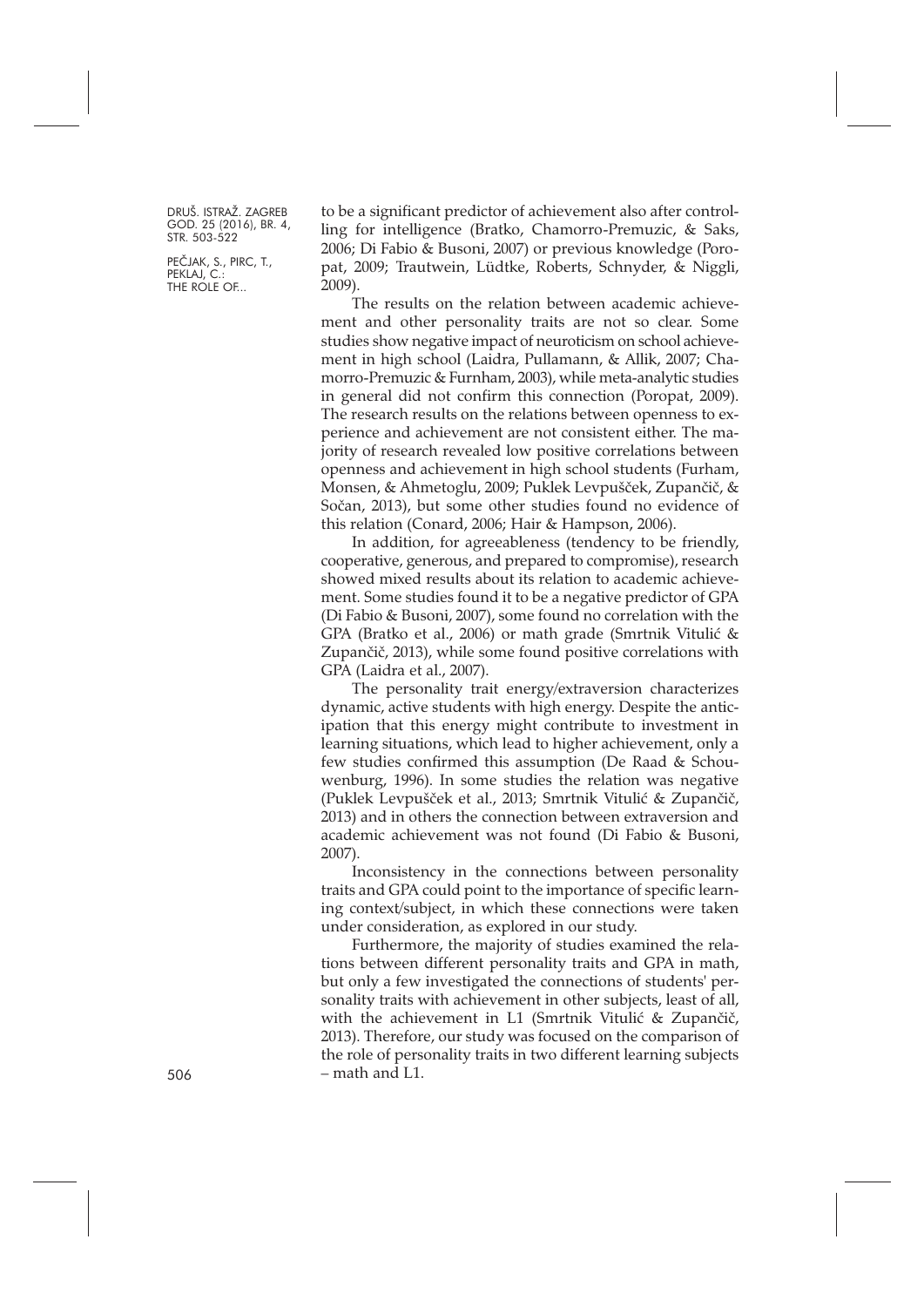#### **MOTIVATION AND ACADEMIC ACHIEVEMENT**

Our selection of motivational factors was based on the socio- -cognitive theory of learning (Bandura, 1986), which explains that achievement depends on the interaction between the person's behaviour, personal factors (e.g., beliefs, including motivational beliefs) and environmental conditions. This interaction is known as reciprocal determinism. The perception of one's own abilities and successfulness in a given context influences one's behaviour and environment, and vice versa – social environment is supposed to affect individuals' behaviour through their beliefs. Bandura (1986) proposed that students' motivational beliefs about self-efficacy could affect their learning behaviour (motivation and strategies) and their learning results.

*Self-efficacy* refers to students' beliefs about their ability to learn and master a specific task (Bandura, 1986). It is consistently found to be positively related to student achievement in math (Liem, Lau, & Nie, 2008; Kenney-Benson, Pomerantz, Ryan, & Patrick, 2006; Puklek Levpušček & Zupančič, 2009), reading (Pečjak, Bucik, Gradišar, & Peklaj, 2006; Pečjak, Kolić Vehovec, & Podlesek, 2014) and writing (Schunk & Zimmerman, 2007). Self-efficacy impacts academic achievement through meaningful cognitive engagement – better attention and the use of better (meta)cognitive strategies (Pečjak et al., 2014; Walker, Greene, & Mansell, 2006), as well as through motivational strategies (De Feyter et al., 2012; Wolters & Rosenthal, 2000). Students with higher self-efficacy are more persistent with learning assignments and more willing to put in a lot of effort, all of which leads to higher academic achievement.

*Interest* in *L1* includes enjoyment in activities like reading or writing different literary and explanatory texts, speaking in front of the audience and creative writing. Interest in math includes liking math problems, enjoying working on math tasks and curiosity about solutions. Research has consistently showed positive connections between reading and writing interest with achievement in L1 (Guthrie, Wigfield, Metsala, & Cox, 1999; Hidi, 2001; Schiefele, 2001). It also shows positive connections between math interest and achievement (Köller, Baumert, & Schnabel, 2001; Lipnevich, MacCann, Krumm, Burrus, & Roberts, 2011; Schiefele, Krapp, & Winteler, 1992).

Besides motivational strategies, students' volition to reach the learning goal is also important. *Volitional strategies* are activities which help students actively direct and regulate the effort to achieve certain goals (Peklaj et al., 2015). They preserve the intention of learning and affect the level of effort and persistence in learning, and enable students to finish their tasks 507 despite the obstacles that might come in the way (Corno, 2001).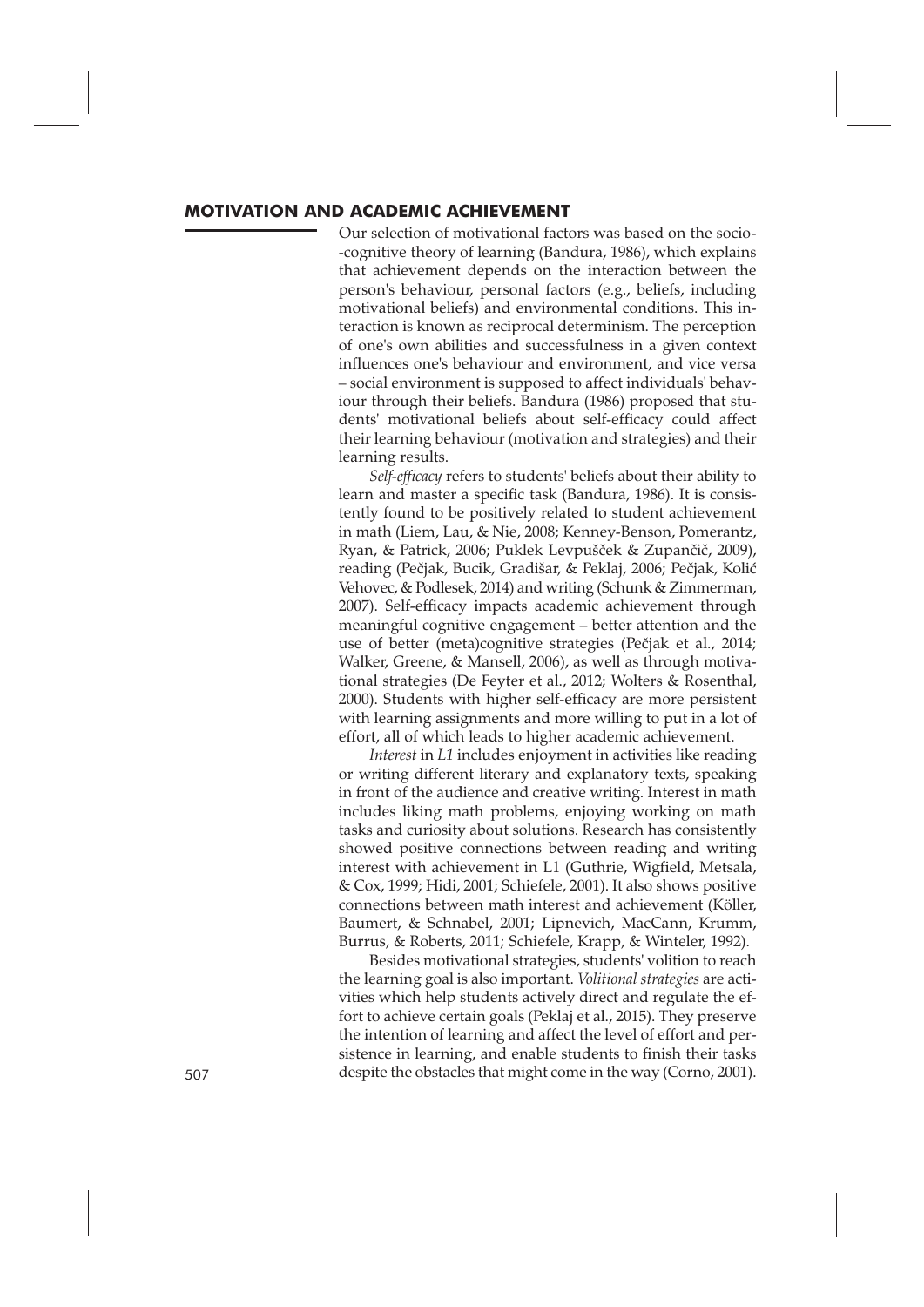PEČJAK, S., PIRC, T., PEKLAJ, C. THE ROLE OF...

It is also important for students to start with tasks as soon as possible and avoid procrastination, which would prevent them from reaching their goals. Therefore, we included two strategies – immediate action and procrastination/distractibility in our study. In previous studies, immediate action was related to better and procrastination/distractibility to poorer academic achievement (Klassen, Krawchuk, & Rajani, 2008; Steel, 2007).

#### **Research problem**

The aim of the study was to find out:

- 1) the relationships of different personality traits, subject- -specific motivational dimensions and students' achievement in general upper secondary school in two subjects – math and L1;
- 2) how these variables predict students' achievement in math and L1. We wanted to find out if there were differences in the effects in both learning contexts.

According to previous studies, the following hypotheses have been developed:

- H1) Conscientiousness will be positively connected with achievement in both subjects. We expected higher correlations and stronger predictive power of conscientiousness in math, because hierarchical content structure in this subject demands regular rehearsal.
- H2) There will be negative correlations between agreeableness, energy and learning achievement in both subjects. We expected both variables to be stronger negative predictors for math achievement, where instruction is more structured and where students cooperate in learning assignments less often than in L1.
- H3) Self-efficacy, interest and immediate action will be positive predictors of achievement, and procrastination will be a negative predictor of academic achievement in both subjects.

#### **METHOD**

#### **Participants**

A total of 397 general upper secondary school students (145 boys and 252 girls) in their first grade of general upper secondary education participated in the study. Students were recruited from 13 different classrooms distributed across six selected schools in different regions of Slovenia. Their average age was 15.67 years (*SD =* 0.34).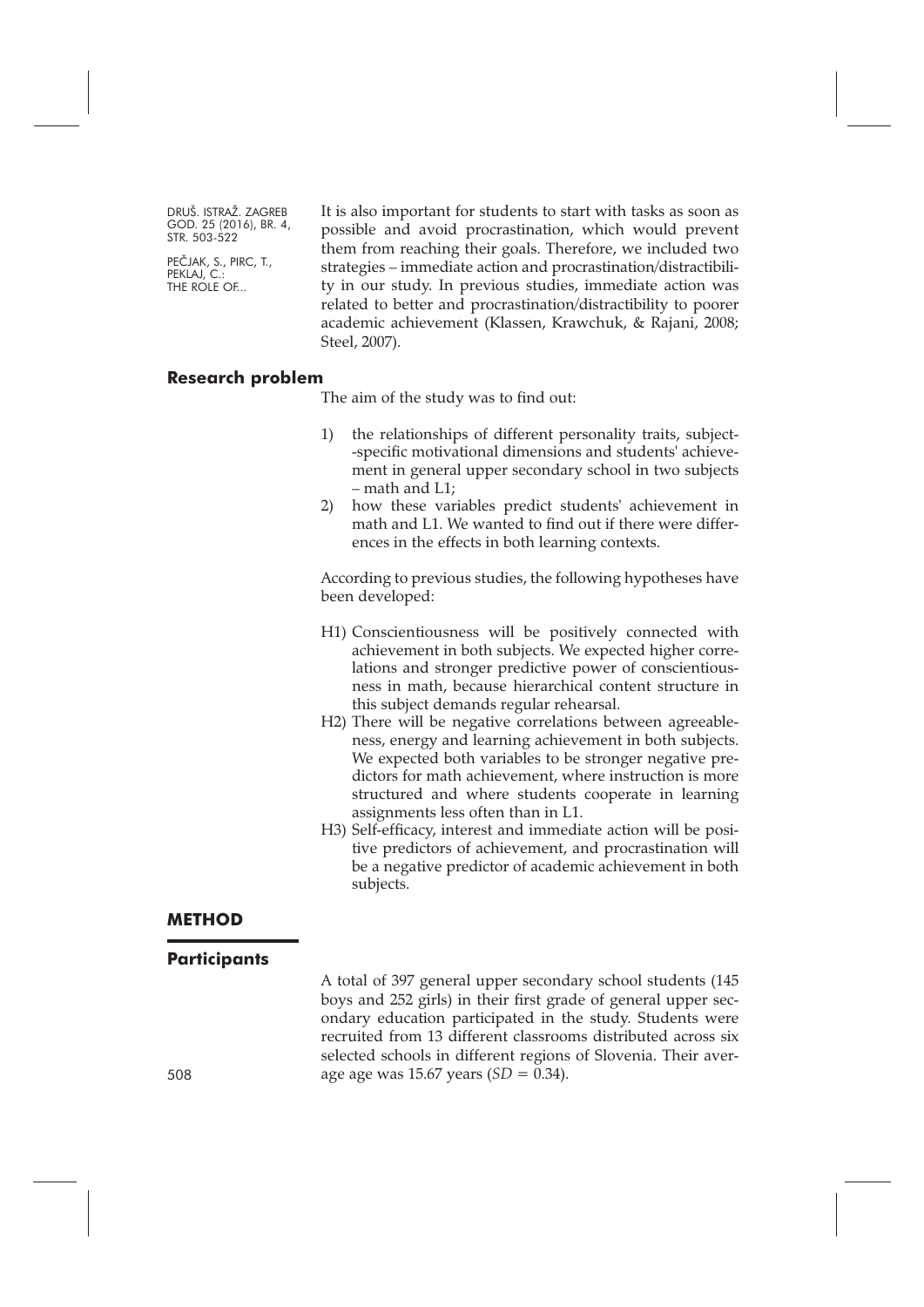#### **Instruments and procedures**

*Big Five Inventory – BFI* (John, Donahue, & Kentle, 1991) for measuring personality traits. It consists of 44 items, which represent the most prototypical traits that define five domains: *energy* (*extraversion*, 8 items), *agreeableness* (9 items), *conscientiousness* (9 items), *emotional instability* (*neuroticism*, 8 items) and *openness* (10 items). Students were asked to indicate how much each statement applied to them on a 5-point scale (from 1 – strongly disagree to 5 – strongly agree). Cronbach's alpha coefficients for scales in our study were: 0.72, 0.76, 0.78, 0.74 and 0.75, respectively.

*Volitional strategies* scale included 12 items adapted from Self-Regulation Inventory SSI-K3 (Kuhl & Fuhrmann, 2004). Students indicated the extent to which the statements applied to them on a 4-point scale (from 1 – not at all to 4 – completely). Exploratory factor analysis (principal component analysis; oblimin rotation) revealed two factors: *immediate action* (4 items; If something must be done, I begin doing it without hesitating.;  $\alpha = 0.78$ ) and *procrastination*/distractibility (8 items; I postpone many things that I have to do.;  $\alpha = 0.90$ ).

*Self-efficacy scale* with 5 items was taken from PALS (Patterns of Adaptive Learning Scale, Midgley et al., 2000). It was adapted for mathematics and L1 and used to measure the students' math and L1 self-efficacy (for math: I'm certain I can master skills taught in math class this year.; for L1: I can do even the hardest work in mother tongue class if I try.) Students responded to items on a 5-point scale (1 – not at all true, 5 – very true). Cronbach's alpha coefficient in our study for math scale was 0.78 and for L1 scale 0.87.

*Interest in mathematics scale* and *Interest in Slovene scale* were adopted from the Questionnaire about Learning in Mathematics – QLM and Questionnaire about Learning in Slovene – QLS (Peklaj & Vodopivec, 1998). Both consisted of 5 items and measured the individual student's interest in math and L1 (e.g., I find the learning content of math interesting. I like the subject of Slovenian language.). Students reported their attitudes toward math and L1 on a 5-point Likert scale (1 – strongly disagree, 5 – strongly agree). Cronbach's alpha coefficient for math was 0.89 and for L1 0.83.

*Final math or L1 grades* at the end of the school year were used as a measure of the students' math and mother tongue achievement. The final grade represents the average of students' math/L1 grades over the school year. In Slovenia, grades have the following meaning: 1 – not sufficient, 2 – sufficient, 3 – good, 4 – very good, 5 – excellent knowledge.

Data were collected from February to June 2012. They are 509 part of a broader research project on factors of students'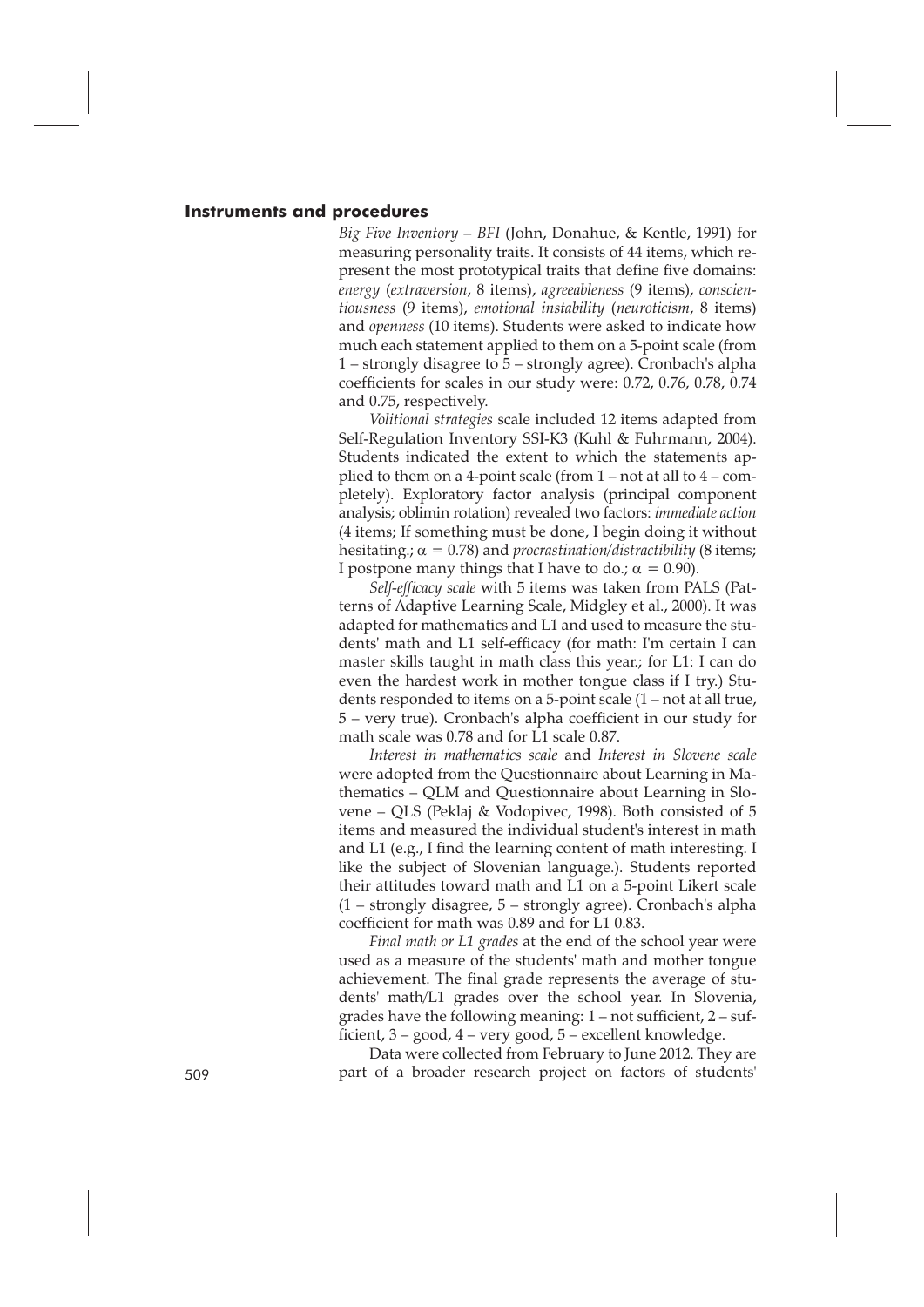PEČJAK, S., PIRC, T., PEKLAJ, C. THE ROLE OF...

achievement in general upper secondary schools, which took place at the Department of Psychology University of Ljubljana from 2011 to 2012. All of the participants were informed about the purpose and methods of this study in February 2012. The participation was voluntary, but only students with written parental consent, which was ensured prior to data collection, were then included in the study. School psychologists were asked to form a list of students with codes assigned. They also carried out the application of the questionnaires from March to May 2012. Each student got a coded questionnaire, which was filled in during study courses: first, they responded to scales, measuring personality and specific motivational variables related to L1 and then to math. The completion of all the instruments took about 90 minutes. The students' L1 and math grades were obtained at the end of the school year in June 2012, and were recorded in the code list by the school psychologists as well.

#### **RESULTS AND DISCUSSION**

#### **The relationships between personality traits, subject-specific motivational variables and students' achievement in math and L1**

In Table 1, Pearson and Spearman correlation coefficients between different personality traits, subject-specific motivational dimensions and students' achievement, and descriptive data for all variables in two subjects are presented. In Tables 2 and 3 the estimations of the predictive power of personality and motivational variables on students' achievement with hierarchical regression analysis are presented.

Table 1 shows slightly lower (inter)correlations between the BFI factors than reported by other authors (Avsec & Sočan, 2007; Shams et al., 2011), but some similar trends are apparent. In general, the comparison of connections between the personality dimensions and motivational processes and success in both subjects show more differences than similarities.

Among the students in both subjects, the following similarities were found: agreeableness, conscientiousness, energy and openness are significantly positively related to immediate action, but neuroticism is negatively correlated to it. In both subjects, students that were more cooperative, active, engaged and had more sense of duty, started with their activities much earlier. Furthermore, conscientiousness was significantly correlated with interest, self-efficacy, and final grades. More conscientious and caring students showed a higher interest in content material, perceived themselves as more self- -effective and were also more successful.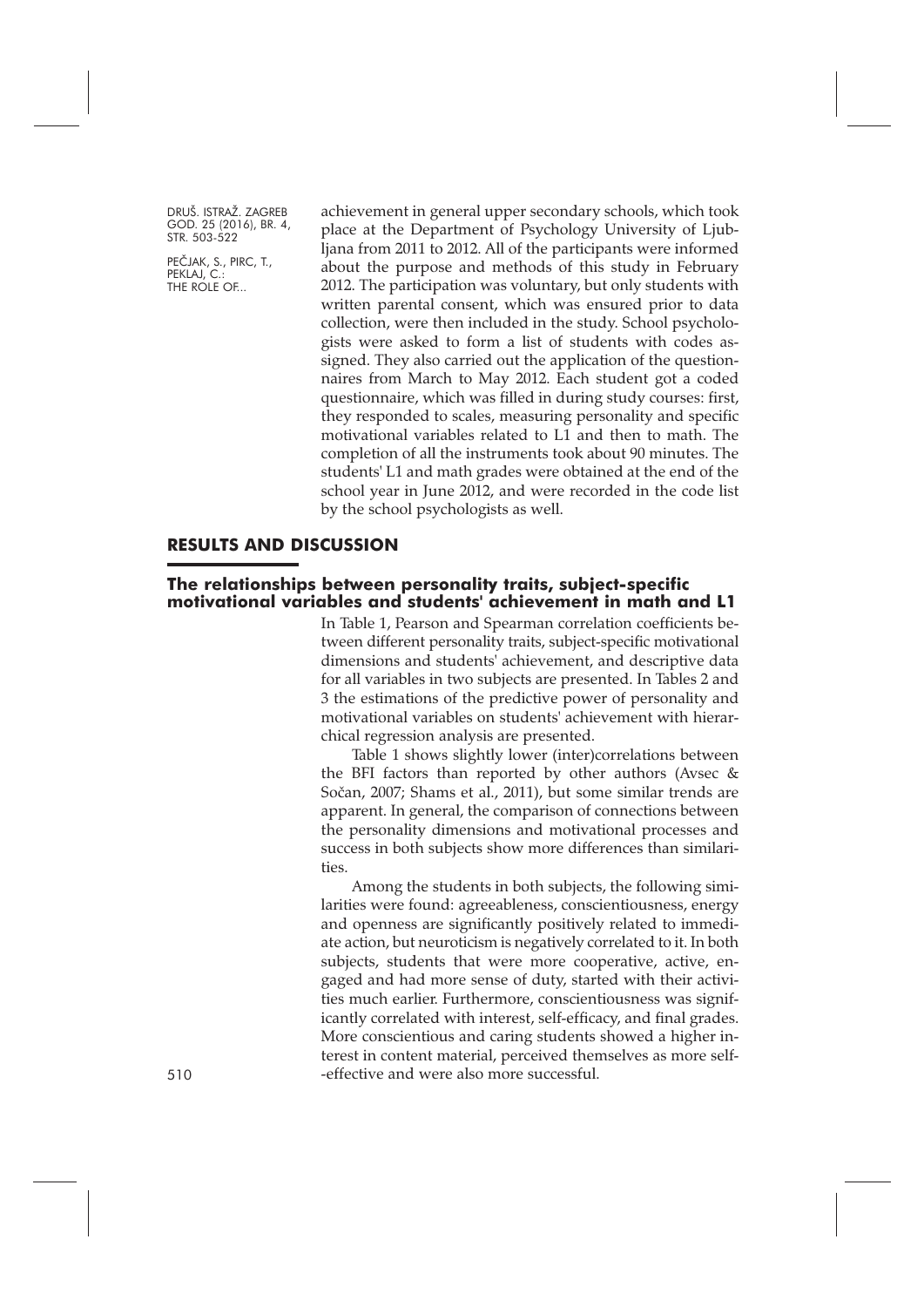| UŠ. ISTRAŽ. ZAGREB<br>OD. 25 (2016), BR. 4,<br>. 503-522<br>ČJAK, S., PIRC, T.,<br>(LAJ, C.:              | 15<br>$\overline{14}$ |            |                          |                              |                                |                                       |                          |                                 |                                  |                       |                       |                     |                      |                       | 00.1                             | 1.00<br>$0.54***$              | 3.41<br>3.26   | 0.98<br>1.13 |                                              |
|-----------------------------------------------------------------------------------------------------------|-----------------------|------------|--------------------------|------------------------------|--------------------------------|---------------------------------------|--------------------------|---------------------------------|----------------------------------|-----------------------|-----------------------|---------------------|----------------------|-----------------------|----------------------------------|--------------------------------|----------------|--------------|----------------------------------------------|
| E ROLE OF<br>TABLE 1<br>rrelations between                                                                | $\mathfrak{L}$        |            |                          |                              |                                |                                       |                          |                                 |                                  |                       |                       |                     |                      | $1.00\,$              | $0.22**$                         | $-0.17**$                      | 10.29          | 2.80         |                                              |
| rsonality, motivatio-<br>l, volitional varia-<br>s and final grades<br>h descriptive<br>tistics (n = 397) | $\overline{c}$        |            |                          |                              |                                |                                       |                          |                                 |                                  |                       |                       |                     | 1.00                 | 0.00                  | $-0.29**$                        | $-0.24**$                      | 19.53          | 5.56         |                                              |
|                                                                                                           | 〓                     |            |                          |                              |                                |                                       |                          |                                 |                                  |                       |                       | 1.00                | $-0.45**$            | $-0.12*$              | 0.00                             | 0.02                           | 5.43           | 1.87         |                                              |
|                                                                                                           | $\Box$                |            |                          |                              |                                |                                       |                          |                                 |                                  |                       | $1.00\,$              | $0.60**$            | $-0.53**$            | $-0.06$               | $0.16*$                          | 0.05                           | 10.40          | 2.68         |                                              |
|                                                                                                           | $\sigma$              |            |                          |                              |                                |                                       |                          |                                 |                                  | $1.00\,$              | $0.17**$              | $0.28**$            | $-0.17**$            | $-0.02$               | 0.01                             | $0.23*$                        | 20.62          | 3.89         |                                              |
|                                                                                                           | $^{\circ}$            |            |                          |                              |                                |                                       |                          |                                 | 1.00                             | $0.27**$              | $0.25**$              | $0.15**$            | $-0.19**$            | $0.24***$             | $0.39**$                         | $0.15**$                       | 20.04          | 3.89         |                                              |
|                                                                                                           | $\sim$                |            |                          |                              |                                |                                       |                          | 1.00                            | $0.14**$                         | $0.51**$              | $0.17**$              | $0.32**$            | $-0.20**$            | $-0.01$               | $-0.00$                          | $0.30**$                       | 17.87          | 5.69         |                                              |
|                                                                                                           | $\circ$               |            |                          |                              |                                |                                       | $1.00\,$                 | $0.14***$                       | $0.52**$                         | $-0.00$               | $0.38**$              | $0.16**$            | $-0.40**$            | $0.16**$              | $0.42**$                         | 0.09                           | 13.64          | 5.05         |                                              |
|                                                                                                           | S                     |            |                          |                              |                                | 1.00                                  | $0.11*$                  | $0.45**$                        | $0.16**$                         | $0.30**$              | $0.11*$               | $0.17**$            | $-0.06$              | 0.08                  | 0.01                             | $0.12*$                        | 36.06          | 6.13         |                                              |
|                                                                                                           | 4                     |            |                          |                              | 1.00                           | $-0.06$                               | $-0.08$                  | $-0.02$                         | $-0.08$                          | 0.01                  | $-0.13*$              | $-0.16**$           | $0.21**$             | 0.01                  | $-0.01$                          | 0.04                           | 20.96          | 5.10         |                                              |
|                                                                                                           | 3                     |            |                          | $1.00\,$                     | $-0.27**$                      | $0.22**$                              | $0.21**$                 | $0.25**$                        | $0.22**$                         | $0.25**$              | $0.51***$ .           | $0.53**$            | $-0.56**$            | $-0.03$               | $0.17*$                          | $0.16**$                       | 30.78          | 5.76         |                                              |
|                                                                                                           | $\sim$                |            | 1.00                     | $0.25**$                     | $-0.32**$                      | $0.07\,$                              | 0.04                     | $0.13*$                         | 0.07                             | $0.12*$               | $0.20**$              | $0.23**$            | $-0.18**$            | $-0.04$               | $-0.10*$                         | $-0.04$                        | 33.71          | 5.48         |                                              |
|                                                                                                           | $\overline{ }$        | 1.00       | $0.16**$                 | $0.21**$                     | $-0.37**$                      | $0.34***$                             | $-0.05$                  | $0.22**$                        | 0.01                             | $0.16***$             | $0.11*$               | $0.15**$            | $-0.03$              | $-0.04$               | $-0.16*$                         | $-0.09$                        | 30.69          | 4.79         |                                              |
|                                                                                                           |                       | BFI Energy | <b>BFI Agreeableness</b> | <b>BFI</b> Conscientiousness | BFI Emotional instability<br>4 | <b>BFI</b> Openness<br>$\overline{5}$ | Math interest<br>$\circ$ | L1 interest<br>$\triangleright$ | Math self-efficacy<br>$^{\circ}$ | L1 self-efficacy<br>9 | Immediate action math | Immediate action L1 | Procrastination math | 13 Procrastination L1 | 14 Final math grade <sup>1</sup> | 15 Final L1 grade <sup>1</sup> | $\overline{M}$ | <b>GS</b>    | $\overline{a}$<br>*** / OU 100 / Y** . *** . |
| 1                                                                                                         |                       |            |                          |                              |                                |                                       |                          |                                 |                                  |                       | $\overline{10}$       |                     | $\overline{2}$       |                       |                                  |                                |                |              |                                              |

D R U G O S T R

P E Č P E K T H E

 $\supset$  TA C o r per .<br>nal, b l e s with stat

> $*_p$  < 0.05;  $*_p$  < 0.01; 19 pearman's  $\rho$ *\*p <* 0.05*; \*\*p <* 0.01*;* 1Spearman's ρ

5 1 1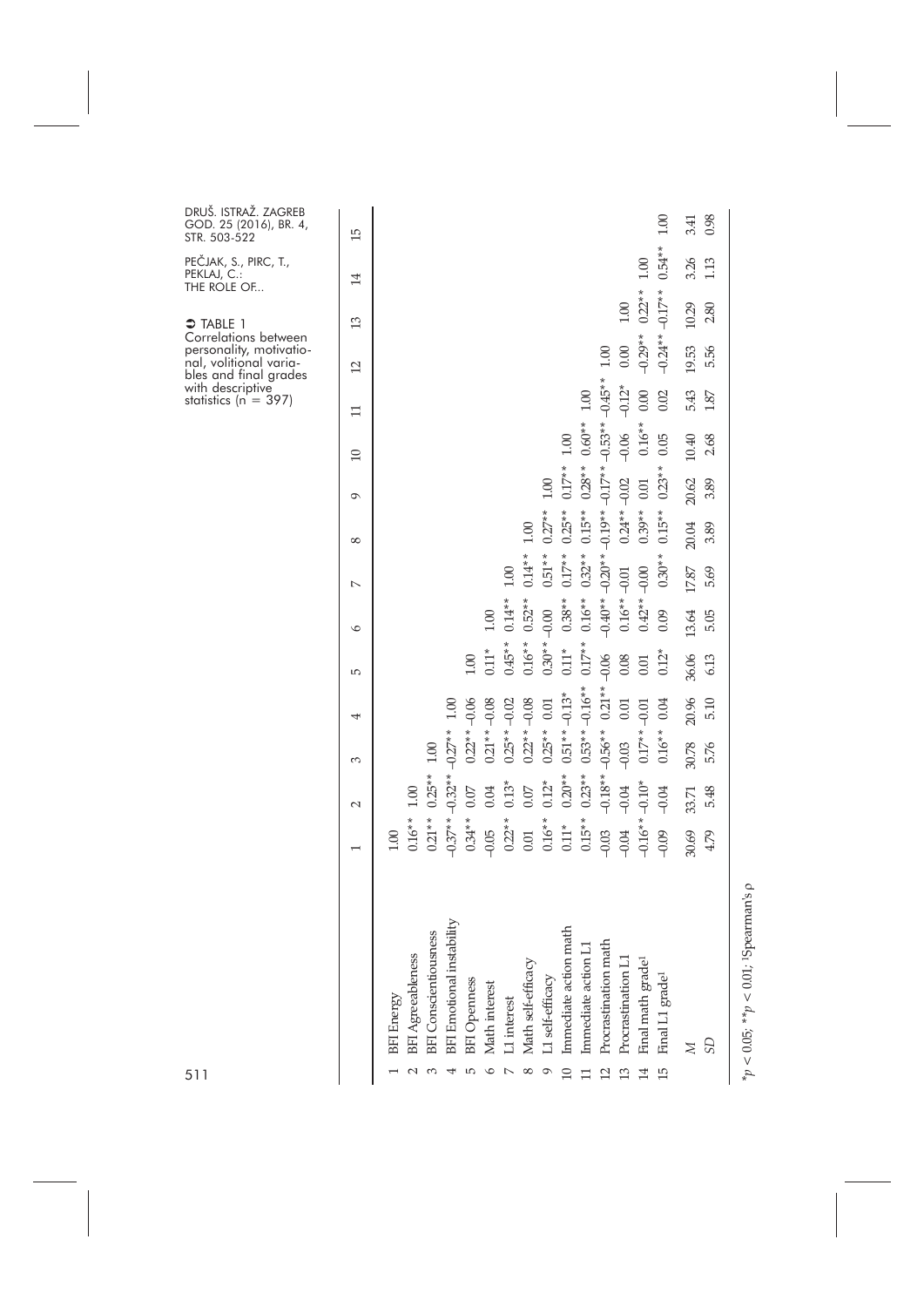PEČJAK, S., PIRC, T., PEKLAJ, C. THE ROLE OF...

There were, however, considerable differences found between subjects. Significant positive correlations in L1 were found between students' extraversion and agreeableness, and their motivation (interest and self-efficacy). Active, dynamic and more emphatic students showed significantly higher interest and felt more self-effective for L1. In math, conscientiousness and agreeableness were significantly negatively related with procrastination and positively with neuroticism. We also found that students procrastinate with assignments significantly less in L1 then in math. Again, this may indicate that the learning context in both subjects is different and leads to different student behaviour.

### **Predictors of students' achievement in math and L1**

Due to several differences found in the relationships between personality and motivational dimensions in both subjects, we were further interested in the predictive power of these variables on students' achievement. Hierarchical regression analysis was used to estimate the predictive power of personality and motivational variables on students' achievement in math and L1.

**O** TABLE 2<br>Hierarchical regression of BFI factors,<br>motivational factors<br>and volitional<br>strategies factors for<br>achievement in math

We included personality factors in the first step of the hierarchical regression analysis, motivational factors in the second and two volitional strategies in the third step. The results for L1 are presented in Table 2 and for math in Table 3.

| Predictors                      | Step 1 $(\beta)$   | Step 2 $(\beta)$     | Step $3(\beta)$ |  |  |
|---------------------------------|--------------------|----------------------|-----------------|--|--|
| Energy                          | $-0.21**$          | $-0.15**$            | $-0.14*$        |  |  |
| Agreeableness                   | $-0.17**$          | $-0.17**$            | $-0.17**$       |  |  |
| Conscientiousness               | $0.24***$          | $0.14**$             | 0.10            |  |  |
| Emotional instability           | $-0.08$            | $-0.04$              | $-0.03$         |  |  |
| Openness                        | 0.01               | $-0.06$              | $-0.05$         |  |  |
| Interest                        |                    | $0.35***$            | $0.32***$       |  |  |
| Self-efficacy                   |                    | $0.19**$             | $0.20***$       |  |  |
| Immediate action                |                    |                      | $-0.05$         |  |  |
| Procrastination/distractibility |                    |                      | $-0.13*$        |  |  |
| R <sup>2</sup>                  | 0.10               | 0.30                 | 0.31            |  |  |
| adj. $R^2$                      | 0.08               | 0.29                 | 0.29            |  |  |
| $\triangle R^2$                 | 0.10               | 0.20                 | 0.01            |  |  |
| $\Delta F$ for $R^2$ (df1, df2) | $6.98(5, 333)$ *** | $49.24 (2, 331)$ *** | 2.09(2, 329)    |  |  |

*Note. N =* 397; β *–* standardized beta coefficient*; R2 –* determinant multiple correlation coefficient*;* <sup>∆</sup>*R2 –* multiple correlation coefficient change*;* adj*. R2 –* adjusted multiple correlation coefficient*; F –* F-ratio*; df –* degrees of freedom*.*

*\*p* < 0.05; \*\**p <* 0.01; \*\**\*p* < 0.001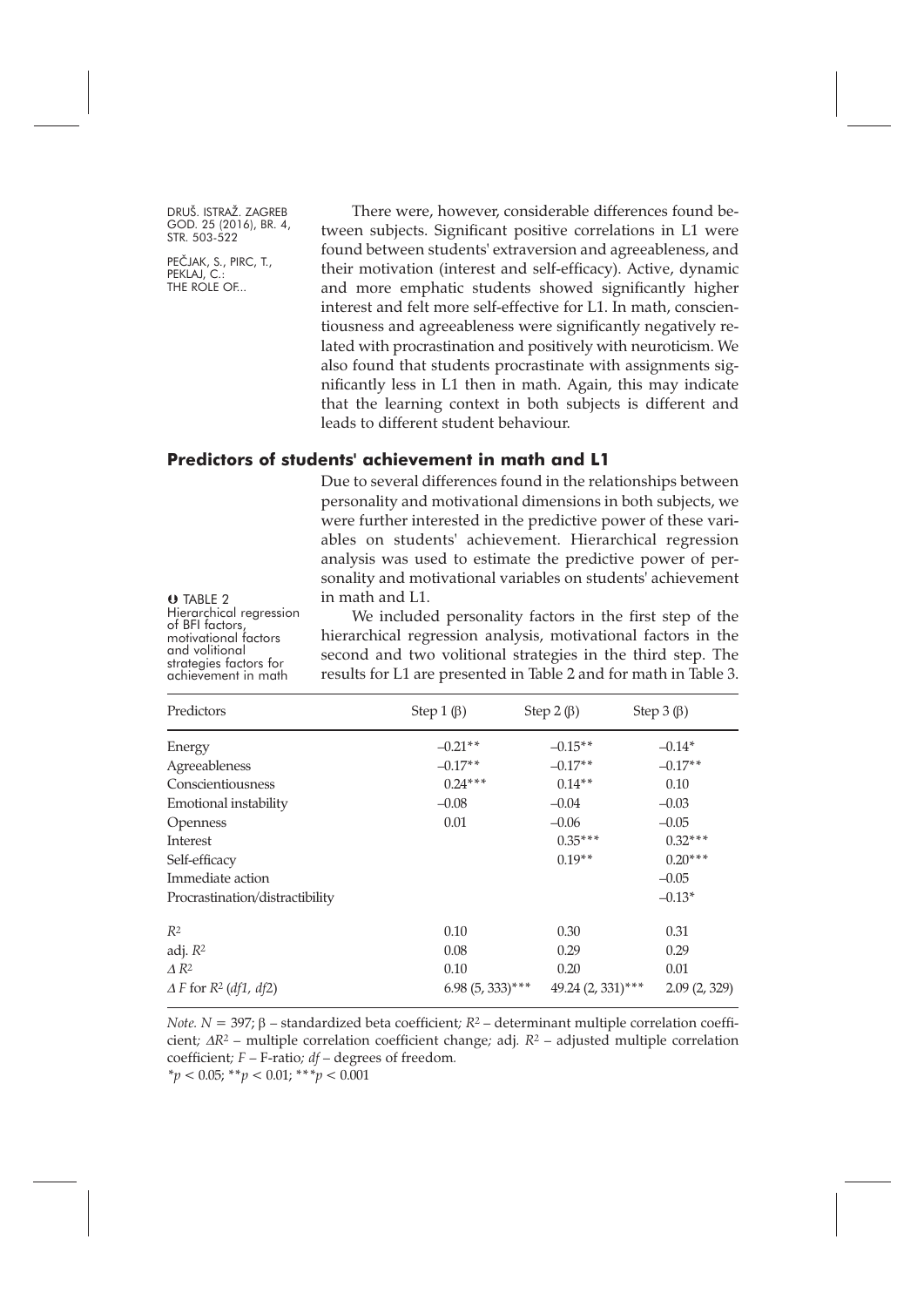| Predictors                      | Step 1 $(\beta)$   | Step $2(\beta)$     | Step $3(\beta)$      |  |  |
|---------------------------------|--------------------|---------------------|----------------------|--|--|
| Energy                          | $-0.14*$           | $-0.16**$           | $-0.15**$            |  |  |
| Agreeableness                   | $-0.08$            | $-0.11*$            | $-0.09$              |  |  |
| Conscientiousness               | $0.18**$           | $0.12*$             | $0.19**$             |  |  |
| Emotional instability           | $-0.03$            | $-0.01$             | 0.00                 |  |  |
| Openness                        | $-0.14*$           | 0.02                | 0.00                 |  |  |
| Interest                        |                    | $0.23**$            | $0.26**$             |  |  |
| Self-efficacy                   |                    | $0.12*$             | $0.13*$              |  |  |
| Immediate action                |                    |                     | $0.17***$            |  |  |
| Procrastination/distractibility |                    |                     | $-0.14*$             |  |  |
| $R^2$                           | 0.07               | 0.14                | 0.18                 |  |  |
| adj. $R^2$                      | 0.05               | 0.12                | 0.16                 |  |  |
| $\Delta R^2$                    | 0.07               | 0.07                | 0.04                 |  |  |
| $\Delta F$ for $R^2$ (df1, df2) | $4.91(5, 351)$ *** | $14.32(2, 349)$ *** | $10.16 (2, 347)$ *** |  |  |

*Note. N* = 397; β *–* standardized beta coefficient*; R2 –* determinant multiple correlation coefficient*;* <sup>∆</sup> *R2 –* multiple correlation coefficient change*;* adj. *R2 –* adjusted multiple correlation coefficient*; F –* F-ratio*; df –* degrees of freedom*. \*p <* 0.05*; \*\*p <* 0.01*; \*\*\*p <* 0.001

#### **O** TABLE 3

Hierarchical regression<br>of BFI factors,<br>motivational factors<br>and volitional strategies factors for<br>achievement in L1

With personality traits 7% of the variance in the student's final grade in L1 could be explained, with two motivational factors an additional 7%, and with volitional strategies another 4% of the variance could be explained. In total, 18% of the variance in students' final grade in L1 could be explained. In math, however, the significant predictors were personality and motivational dimensions only. In the math final grade, 10% of the variance could be explained with personality traits, with motivational factors an additional 20%, and only 1% with volitional strategies. Together, we were able to explain 31% of the variance in students' math achievement. Furthermore, both predictive models, in L1 as well as in math, could be generalised to the entire population of the first year of general upper secondary education students, because the differences between *R2* and adjusted *R2* are small in both subjects (by L1 and by math 0.02). These values show that with the selected personality, motivational and volitional variables only 2% more of the variance in learning achievement in L1 and in math could be explained in the entire population than we were able to explain in our sample of students.

A more thorough overview of the academic achievement predictors in L1 showed that the students' achievement could mostly be attributed to interest, conscientiousness, immediate action and self-efficacy. Conscientiousness, preciseness, persistence, specific interest, self-efficacy and immediate engagement in assignments lead to better academic achievement. 513 Negative predictors for achievement in L1, however, were ener-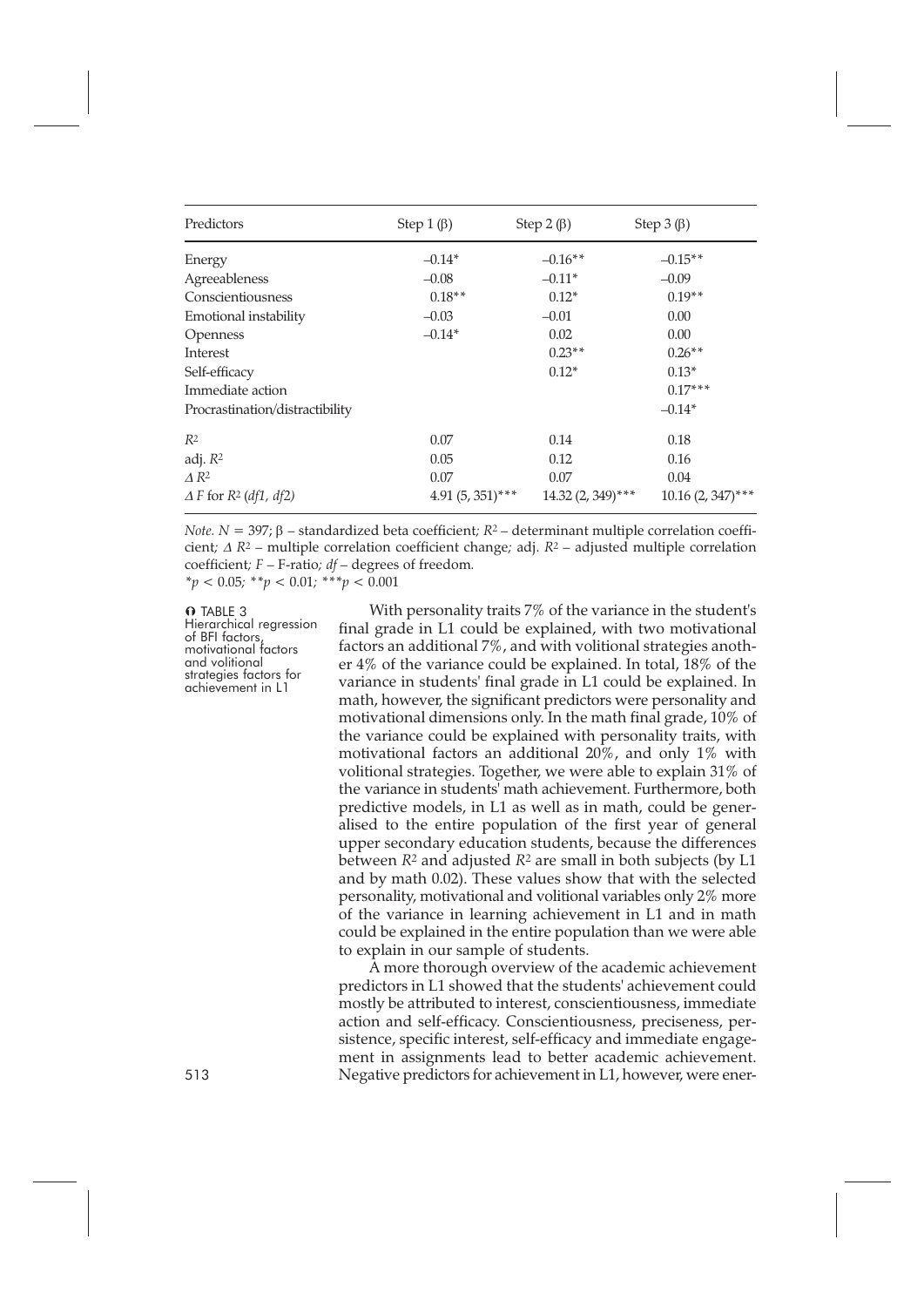PEČJAK, S., PIRC, T., PEKLAJ, C. THE ROLE OF...

gy (more extravert and dynamic students had lower academic achievement) and procrastination/distractibility (poorer academic achievement was predicted by delaying learning activities, non-persistence in finishing assignments and problems with learning concentration).

Highly significant positive predictors of achievement in math (step 3) were interest and self-efficacy, while energy, agreeableness and procrastination were significantly negative predictors.

However, an interesting dynamic of changes in the predictive power of selected variables was found through each step. For example, conscientiousness was an important positive predictor of students' math achievement, but its predictive power decreased when motivational variables were included. Furthermore, when procrastination was added in the third step, conscientiousness was no longer a significant predictor. These results show that the role of students' personality traits in their learning achievement has to be interpreted along with interactional effects of motivational and volitional variables.

A similar outcome is evident in L1 with openness: by itself, this personality trait was an important negative predictor of students' learning achievement, but with interactional effects of motivational and volitional strategies, its power decreased and was no longer important for achievement in L1.

The most important positive predictors in both subjects proved to be motivational factors – interest and self-efficacy. Most authors emphasize the subject specificity of interest and self-efficacy (Caprara, Vecchione, Alessandri, Gerbino, & Barbaranelli, 2011; Hidi, 2006; Hidi & Renninger, 2006). In our study, we measured them with regard to specific contexts, and also found interest to be the strongest positive predictor of success in both subjects. The relation between interest and academic achievement was expected, because interest refers to a deep personal connection to the subject and willingness to re-engage in the domain over time (Schiefele, 2009). Furthermore, interest also includes positive feelings for the subject and the perception of the learning content's importance for an individual. This is also reflected in longer learning time (Alexander, Murphy, Woods, Duhon, & Parker, 1997), in the activation of deep information processing strategies (Schiefele, 2001) and in enabling the connections with previous knowledge, which all lead to a better understanding of the learning material and higher achievement (Hidi & Renninger, 2006).

The students' subject specific self-efficacy was an important positive predictor of academic achievement in both subjects. The significant relation between self-efficacy and success was expected for several reasons: first, we measured sub-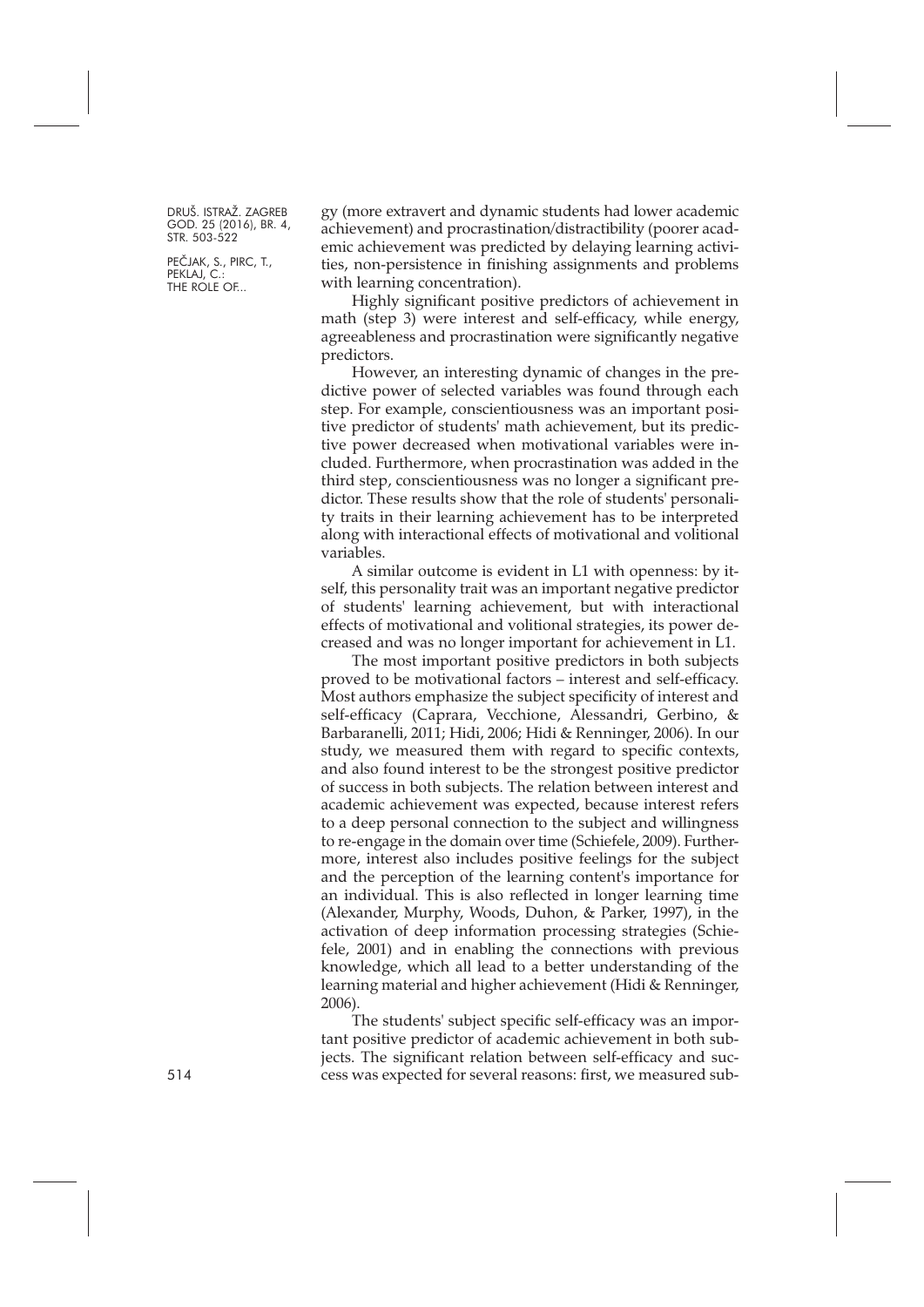PEČJAK, S., PIRC, T., PEKLAJ, C. THE ROLE OF...

ject specific self-efficacy in students (for math and L1) and established the predictive value for their achievement in the same subject, as suggested by Pajares (1996). Second, higher self-efficacy is an important "engine" of the students' learning motivation – it works through cognitive strategies and other motivational dimensions influencing their achievement (Hidi, 2006; Hidi & Renninger, 2006). Third, students' learning achievement has a reverse effect on the consolidation of their beliefs about their abilities. By this experience, a positive connection between self-efficacy and achievement is established, which is strengthened in further learning situations. Therefore, we find it important to offer the fulfilment of this basic need for competence in the classroom context. This could be provided by adequate teachers' feedback – positive and specific, with precise descriptions of what students should do to improve their work when they are not successful.

Significant negative predictors in both subjects were energy and procrastination. We propose that students who are more outgoing and occupied with peer relations probably have less time for learning, which could be reflected in lower grades. These results are consistent with previous research (Puklek Levpušček et al., 2013). In addition, students who delayed their work, postponed their assignments or got unsettled quickly by different distractors, had lower achievement in both subjects than their peers, which is consistent with the meta-analysis made by Steel (2007).

Some basic differences between the two subjects should also be pointed out: conscientiousness and immediate action were found to be significant positive predictors of achievement in L1. This indicates that working with a purpose, a plan and on a regular basis is very important not just in a well-structured domain such as mathematics or science, but also in L1 (Trautwein et al., 2009; Puklek Levpušček et al., 2013; Smrtnik Vitulić & Zupančič, 2013). Namely, in L1, students meet a lot of very diverse assignments from the language and literature fields – listening, reading, writing and speaking. Compared to math, they have to "switch" between different activities considering the content (language and literature) and if they want to make progress, they have to carry out their assignments regularly.

Furthermore, we found agreeableness to be a significant negative predictor for achievement in math, which was stable also after including motivational and volitional variables. This suggests that friendly, generous and cooperative students have lower grades in math than their peers. The results are consistent with outcomes of other studies, which show the same direction of correlations between agreeableness and achievement in math or the GPA (Di Fabio & Busoni, 2007). 515 The reason might be that agreeableness increases the willing-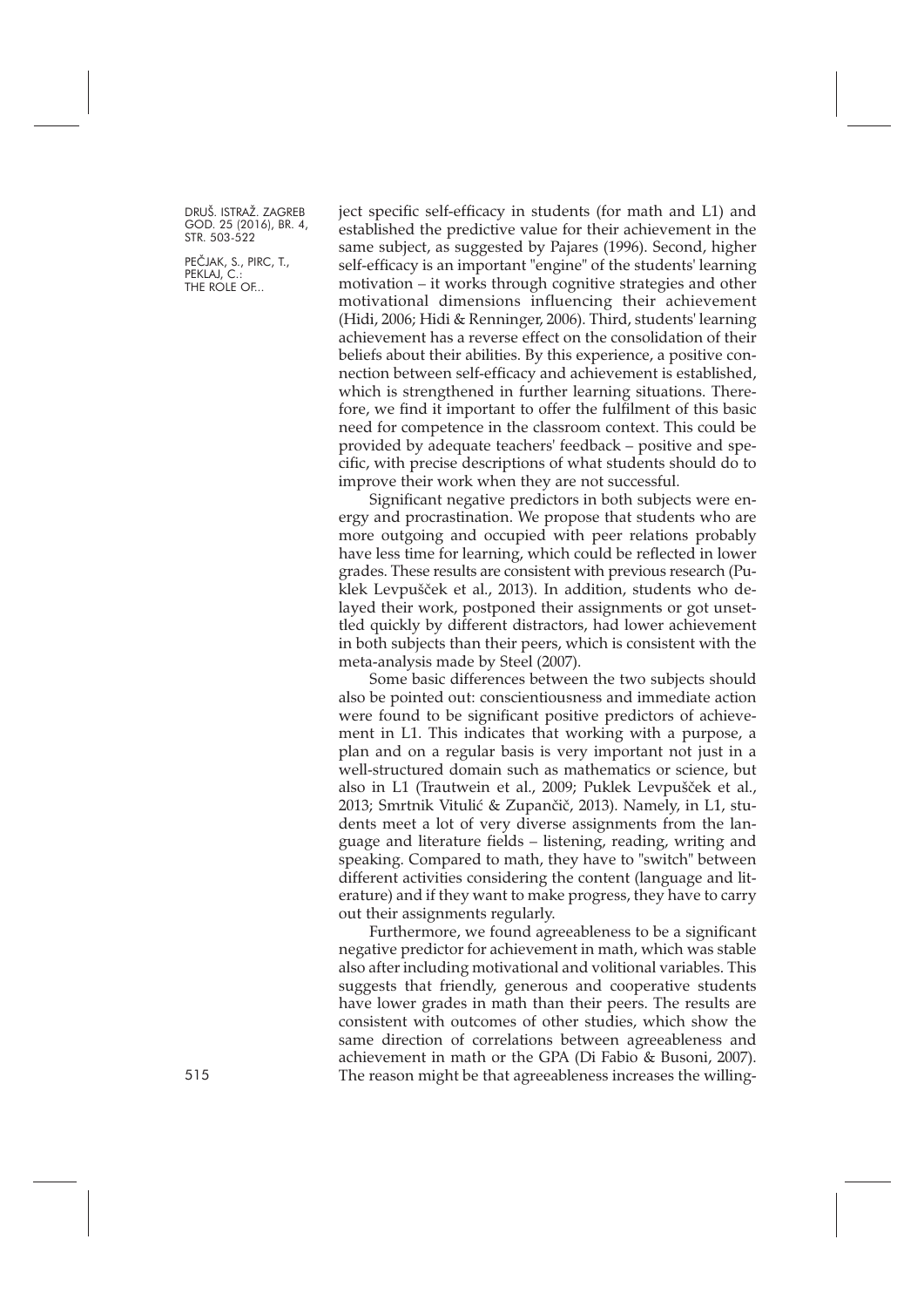PEČJAK, S., PIRC, T., PEKLAJ, C. THE ROLE OF...

ness to invest more effort in social and not in academic goals (Vasalampi et al., 2014). Namely, in math students usually solve mathematical problems individually. They rarely have experiences of solving problems cooperatively at school. In Slovenia, math curriculum in the general upper secondary educational programme also seldom includes cooperative learning activities and one cannot expect students to "take advantage" of their friendliness and cooperativity in the learning process.

However, our results are not in line with the results of some other studies on relations between agreeableness and the GPA in the Slovene students' samples in primary education, which did not find a correlation between these two variables (Smrtnik Vitulić & Zupančič, 2013; Valenčič Zuljan & Kalin, 2010). These findings might be explained by the fact that we explored connections between agreeableness and achievement in a subject specific situation (math, but not in general) and in upper secondary instead of primary education.

In L1, agreeableness was found to be a weak negative predictor for achievement, but it was significant only by interaction with motivational variables.

With regard to our study hypotheses, the summary of the findings is as follows: (i) H1 could be partly confirmed – conscientiousness was positively connected with achievement in both subjects, but had a stronger predictive power in math only until motivational and volitional variables were included, otherwise it was more significant for achievement in L1; (ii) we were able to entirely confirm  $H2$  – negative correlations were found between agreeableness, energy and learning achievement in both subjects and they were stronger negative predictors for math achievement; (iii) H3 was also confirmed, while self-efficacy, interest and immediate action proved to be significant positive predictors of achievement and procrastination/distractibility was a negative predictor of academic achievement in both subjects.

#### **CONCLUSIONS**

Our findings lead to the conclusions that some personality and motivational characteristics are more stable and important in different subjects and in various learning contexts (energy and procrastination as negative and self-efficacy and interest as positive predictors), and the others are more subject-specific (conscientiousness and immediate action for L1; agreeableness in math). At the same time, the significance of the learning environment in which students can take advantage of certain personality characteristics more efficiently (e.g., agreeableness, if lessons are organized in accordance with cooperative learning guidelines for activities), also emerged.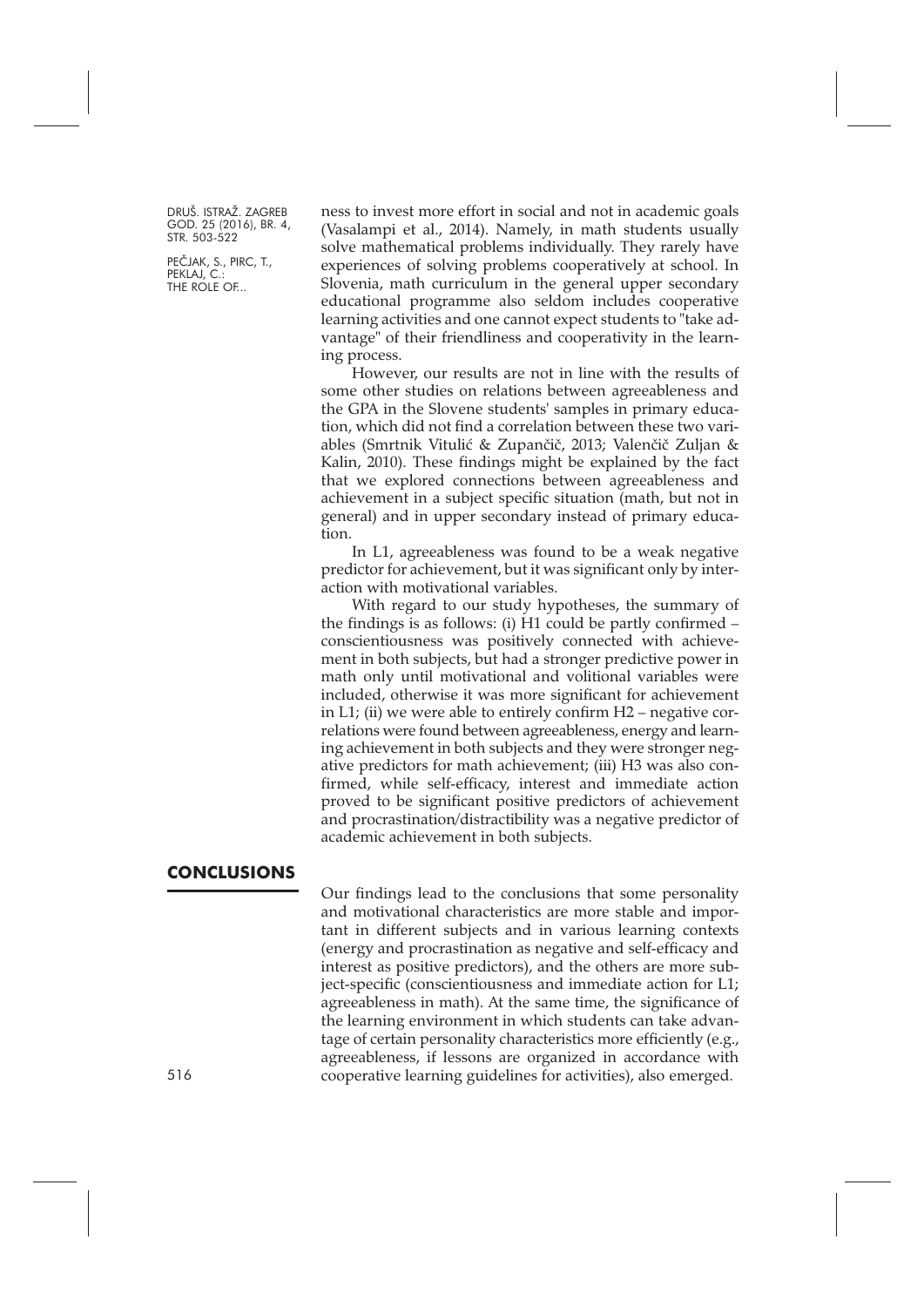PEČJAK, S., PIRC, T., PEKLAJ, C. THE ROLE OF...

Similarly, as McGeown et al. (2014), we found out that interest and self-efficacy are the most important predictors of student achievement and are more malleable than personality traits at the same time. Wang and Holcombe (2010) suggest that a teacher should use real life examples which increase students' interest and design activities to promote reflective, deep and critical thinking.

However, there were some limitations which should be taken into account when implementing the results of our study into practice. The first one refers to our sample. Namely, the findings about the roles of selected students' personality and motivational traits in their learning achievement are valid for the specific environment of upper secondary education. The second limitation is concerned with the use of self- -report instruments, which require a certain level of self-awareness and honesty when answering.

Finally, we would like to emphasize the importance of further investigation of the roles of personality and motivational factors not only in individual subjects but also according to specific instruction characteristics and school culture as mediators. According to previous research, inconsistent results regarding connections between personality traits and students' learning achievement were found in all educational stages (from primary to tertiary education). We presume that the examination of these connections is more influenced by characteristics of a specific context (in specific subjects) and by the school culture in which the study takes place than by the students' age. If a traditional school culture with the emphasis on high students' achievement, ambitiousness, effort, etc. prevails, it could be assumed that a different pattern of the connections between students' personality characteristics and their achievement will be revealed in comparison with a school culture where the values of mutual acceptance, help and tolerance are appraised. Therefore, for future research we suggest an investigation of effects of students' personality and motivational characteristics on their learning achievement by controlling the school culture factors.

#### **REFERENCES**

Alexander, P. A., Murphy, P. K., Woods, B. S., Duhon, K. E., & Parker, D. (1997). College instruction and concomitant changes in students' knowledge, interest, and strategy use: A study of domain learning. *Contemporary Educational Psychology, 22*(2), 125–146. [https://doi.org/](https://doi.org/10.1006/ceps.1997.0927) [10.1006/ceps.1997.0927](https://doi.org/10.1006/ceps.1997.0927)

Avsec, A., & Sočan, G. (2007). Vprašalnik petih velikih faktorjev BFI (The Big Five Inventory BFI). In A. Avsec (Ed.), *Psihodiagnostika osebnosti (Psychodiagnostics of personality)* (pp. 171–178). Ljubljana: Filo-517 zofska fakulteta UL.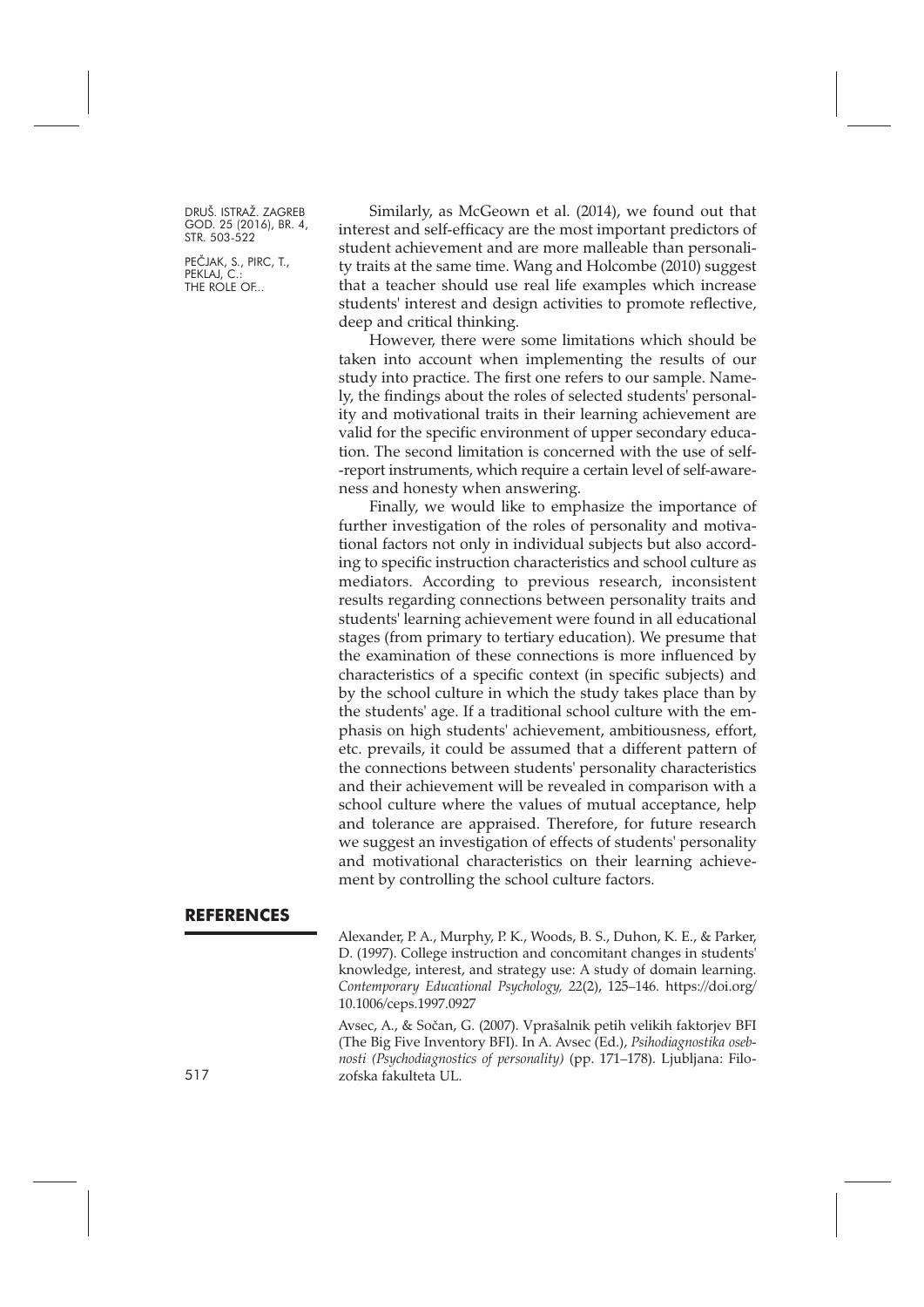PEČJAK, S., PIRC, T., PEKLAJ, C. THE ROLE OF...

Bandura, A. (1986). *Social foundation of thought and action: A social cognitive theory*. Englewood Cliffs: Prentice Hall.

Bratko, D., Chamorro-Premuzic, T., & Saks, Z. (2006). Personality and school performance: Incremental validity of self- and peer-ratings over intelligence. *Personality and Individual Differences, 41*(1), 131–142. <https://doi.org/10.1016/j.paid.2005.12.015>

Caprara, G. V., Vecchione, M., Alessandri, G., Gerbino, M., & Barbaranelli, C. (2011). The contribution of personality traits and self-efficacy beliefs to academic achievement: A longitudinal study. *British Journal of Educational Psychology, 81*(1), 78–96. [https://doi.org/10.1348/](https://doi.org/10.1348/2044-8279.002004) [2044-8279.002004](https://doi.org/10.1348/2044-8279.002004)

Chamorro-Premuzic, T., & Furnham, A. (2003). Personality predicts academic performance: Evidence from two longitudinal university samples. *Journal of Research in Personality, 37*(4), 319–338. [https://doi.](https://doi.org/10.1016/S0092-6566(02)00578-0) [org/10.1016/S0092-6566\(02\)00578-0](https://doi.org/10.1016/S0092-6566(02)00578-0)

Chamorro-Premuzic, T., & Furnham, A. (2005). *Personality and intellectual competence*. New Jersey: LEA.

Conard, M. A. (2006). Aptitude is not enough. How personality and behaviour predict academic performance. *Journal of Research in Personality, 40*(3), 339–346. <https://doi.org/10.1016/j.jrp.2004.10.003>

Corno, L. (2001). Volitional aspects of self-regulated learning. In B. J. Zimmerman, & D. H. Schunk (Eds.), *Self-regulated learning and academic achievement. Theoretical perspectives* (pp. 191–226). Mahwah: Lawrence Erlbaum Associates.

De Feyter, T., Caers, R., Vigna, C., & Berings, D. (2012). Unravelling the impact of the Big Five personality traits on academic performance: The moderating and mediating effects of self-efficacy and academic motivation. *Learning and Individual Differences, 22*(4), 439–448. [https://doi.](https://doi.org/10.1016/j.lindif.2012.03.013) [org/10.1016/j.lindif.2012.03.013](https://doi.org/10.1016/j.lindif.2012.03.013)

De Raad, B., & Schouwenburg, H. C. (1996). Personality in learning and education: A review. *European Journal of Personality, 10*(5), 303–336. [https://doi.org/10.1002/\(SICI\)1099-0984\(199612\)10:5<303::AID-PER](https://doi.org/10.1002/(SICI)1099-0984(199612)10:5<303::AID-PER262>3.0.CO;2-2) [262>3.0.CO;2-2](https://doi.org/10.1002/(SICI)1099-0984(199612)10:5<303::AID-PER262>3.0.CO;2-2)

Di Fabio, A., & Busoni, L. (2007). Fluid intelligence, personality traits and scholastic success: Empirical evidence in a sample of Italian high school students. *Personality and Individual Differences, 43*(8), 2095–2104. <https://doi.org/10.1016/j.paid.2007.06.025>

Furham, A., Monsen, J., & Ahmetoglu, G. (2009). Typical intellectual engagement, Big Five personality traits, approaches to learning and cognitive ability predictors of academic performance. *British Journal of Educational Psychology, 79*(4), 769–782. [https://doi.org/10.1348/97818](https://doi.org/10.1348/978185409X412147) [5409X412147](https://doi.org/10.1348/978185409X412147)

Guthrie, J. T., Wigfield, A., Metsala, J. L., & Cox, K. E. (1999). Motivational and cognitive predictors of text comprehension and reading amount. *Scientific Studies of Reading, 3*(3), 231–256. [https://doi.org/10.1207/s153](https://doi.org/10.1207/s1532799xssr0303_3) [2799xssr0303\\_3](https://doi.org/10.1207/s1532799xssr0303_3)

Hair, P., & Hampson, S. E. (2006). The role of impulsivity in predicting maladaptive behaviour among female students. *Personality and*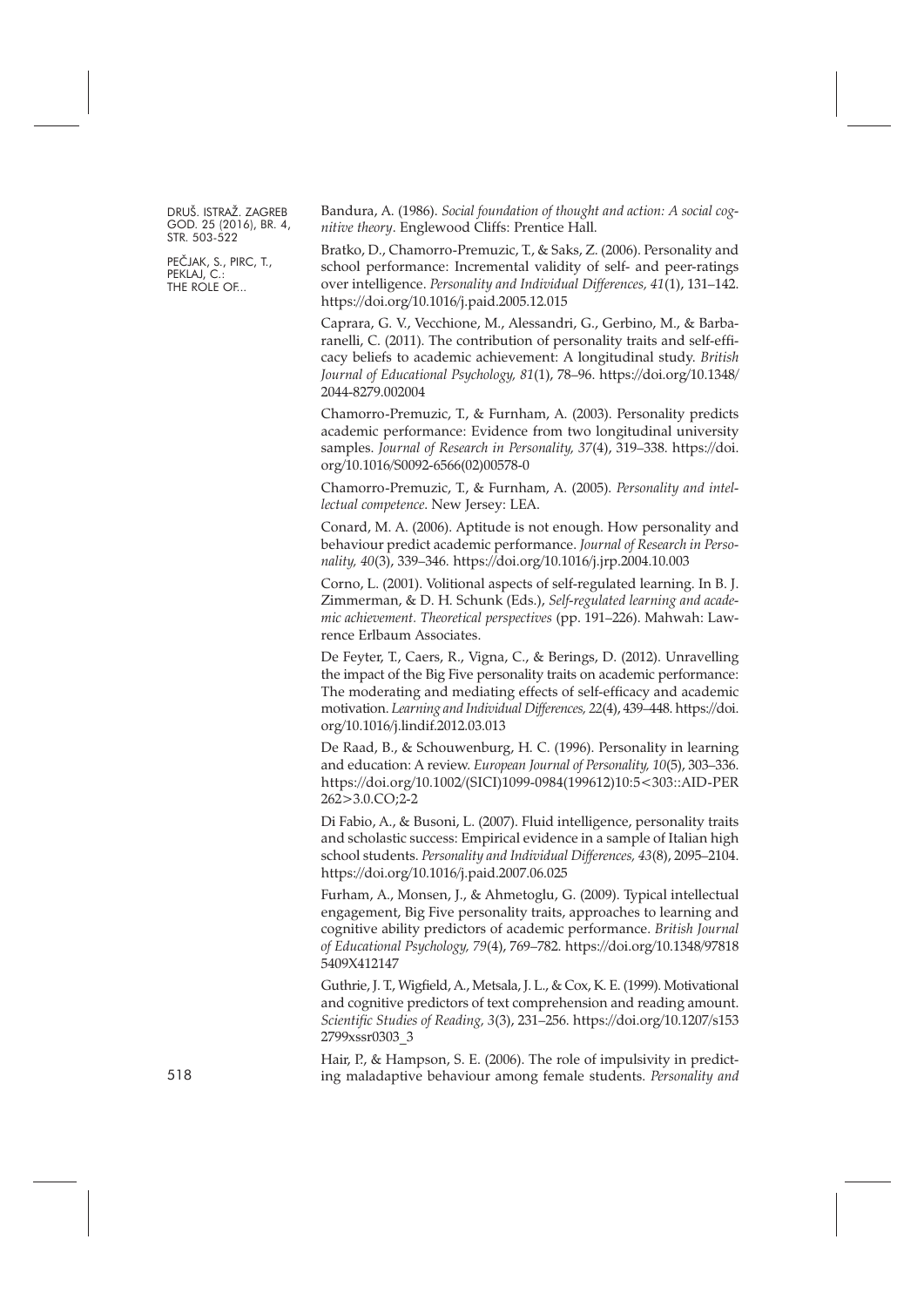PEČJAK, S., PIRC, T., PEKLAJ, C.: THE ROLE OF...

*Individual Differences, 40*(5), 943–952. [https://doi.org/10.1016/j.paid.2005.](https://doi.org/10.1016/j.paid.2005.10.002) [10.002](https://doi.org/10.1016/j.paid.2005.10.002)

Hidi, S. (2001). Interest, reading, and learning: Theoretical and practical considerations. *Educational Psychology Review, 13*(3), 191–209. <https://doi.org/10.1023/A:1016667621114>

Hidi, S. (2006). Interest: A unique motivational variable. *Educational Research Review, 1*(2), 69 –82. <https://doi.org/10.1016/j.edurev.2006.09.001>

Hidi, S., & Renninger, A. K. (2006). The four-phase model of interest development. *Educational Psychologist, 41*(2), 111–127. [https://doi.org/](https://doi.org/10.1207/s15326985ep4102_4) [10.1207/s15326985ep4102\\_4](https://doi.org/10.1207/s15326985ep4102_4)

John, O. P., Donahue, E. M., & Kentle, R. L. (1991). *The "Big Five" Inventory-Versions 4a and 54.* Berkley: University of California, Berkley, Institute of Personality and Social Research.

Kenney-Benson, G. A., Pomerantz, E. M., Ryan, A. M., & Patrick, H. (2006). Sex differences in math performance: The role of children's approach to schoolwork. *Psychology, 42*(1), 11–26. [https://doi.org/10.](https://doi.org/10.1037/0012-1649.42.1.11) [1037/0012-1649.42.1.11](https://doi.org/10.1037/0012-1649.42.1.11)

Klassen, R. M., Krawchuk, L. L., & Rajani, S. (2008). Academic procrastination of undergraduates: Low self-efficacy to self-regulate predicts higher levels of procrastination. *Contemporary Educational Psychology, 33*(4), 915–931. <https://doi.org/10.1016/j.cedpsych.2007.07.001>

Köller, O., Baumert, J., & Schnabel, K. (2001). Does interest matter? The relationship between academic interest and achievement in mathematics. *Journal of Research in Mathematics Education, 32*(5), 448–470. <https://doi.org/10.2307/749801>

Komarraju, M., Karau, S. J., & Schmeck, R. R. (2009). Role of the Big Five personality traits in predicting college student's academic motivation and achievement. *Learning and Individual Differences, 19*(1), 47–52. <https://doi.org/10.1016/j.lindif.2008.07.001>

Kuhl, J., & Fuhrmann, A. (2004). *Self-Regulation-Inventory: SSI-K3 (Short Version): Scoring Key*. Unpublished material. University of Osnabrück.

Laidra, K., Pullmann, H., & Allik, J. (2007). Personality and intelligence as predictors of academic achievement: A cross-sectional study from elementary to secondary school. *Personality and Individual Differences, 42*(3), 441–451. <https://doi.org/10.1016/j.paid.2006.08.001>

Liem, A. D., Lau, S., & Nie, Y. (2008). The role of self-efficacy, task value, and achievement goals in predicting learning strategies, task disengagement, peer relationship, and outcome. *Contemporary Educational Psychology, 33*(4), 486–512. [https://doi.org/10.1016/j.cedpsych.](https://doi.org/10.1016/j.cedpsych.2007.08.001) [2007.08.001](https://doi.org/10.1016/j.cedpsych.2007.08.001)

Lipnevich, A. A., MacCann, S., Krumm, C., Burrus, J., & Roberts, R. D. (2011). Mathematics attitudes and mathematics outcomes of U.S. and Belarusian middle school students. *Journal of Educational Psychology, 103*(1), 105–118. <https://doi.org/10.1037/a0021949>

McCrea, R. R., & Costa, P. T. Jr. (1999). Five factor theory of personality. In L. A. Parvin, & O. P. John (Eds.), *Handbook of personality: Theory and research* (pp. 139–153). New York: Guilford Press.

McGeown, S., Putwain, D., Geijer Simpson, E., Boffey, E., Markham, 519 J., & Vince, A. (2014). Predictors of adolescents' academic motivation: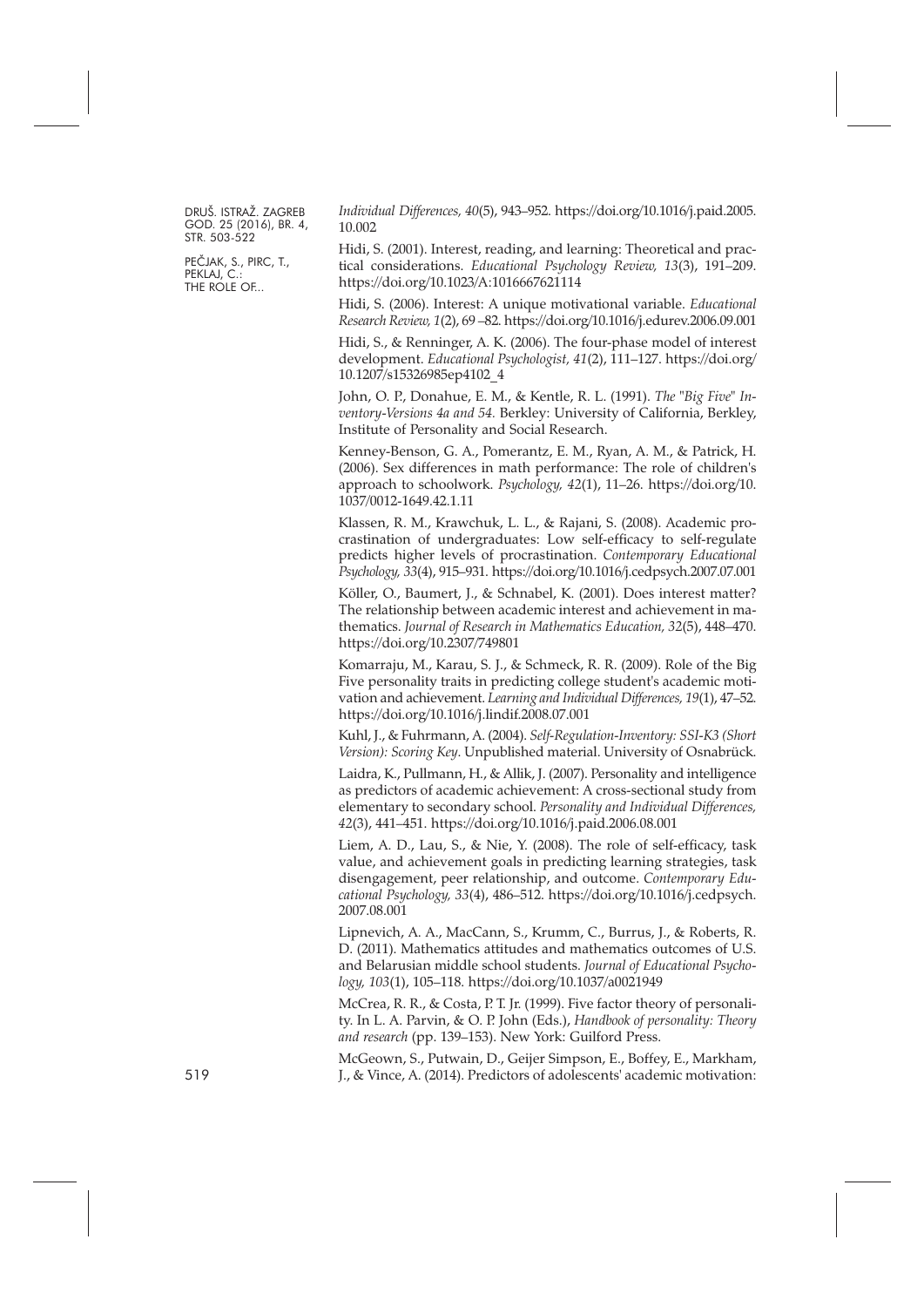PEČJAK, S., PIRC, T., PEKLAJ, C. THE ROLE OF...

Personality, self-efficacy and adolescents' characteristics. *Learning and Individual Differences, 32*(4), 278–286. [https://doi.org/10.1016/j.lindif.](https://doi.org/10.1016/j.lindif.2014.03.022) [2014.03.022](https://doi.org/10.1016/j.lindif.2014.03.022)

Midgley, C., Maehr, M. L., Hruda, L. Z., Anderman, E., Anderman, L., Freeman, K. E. et al. (2000). *Manual for the Patterns of Adaptive Learning Scale.* Michigan: The University of Michigan.

Pajares, F. (1996). Self-efficacy beliefs in academic settings. *Review of Educational Research, 66*(4), 543–578. [https://doi.org/10.3102/003465430](https://doi.org/10.3102/00346543066004543) [66004543](https://doi.org/10.3102/00346543066004543)

Pečjak, S., Bucik, N., Gradišar, A., & Peklaj, C. (2006). *Bralna motivacija v šoli: merjenje in razvijanje (Reading motivation in school: Measuring and developing)*. Ljubljana: Zavod Republike Slovenije za šolstvo.

Pečjak, S., Kolić Vehovec, S., & Podlesek, A. (2014). Models of reading comprehension for primary school students. In A. Galmonte, & R. Actis-Grosso (Eds.), *Different psychological perspectives on cognitive processes: Current research trends in Alps-Adria region* (pp. 309–334). Newcastle upon Tyne: Cambridge Scholars Publishing.

Peklaj, C., Podlesek, A., & Pečjak, S. (2015). Gender, previous knowledge, personality traits and subject-specific motivation as predictors of students' math grade in upper-secondary school. *European Journal of Psychology of Education, 30*(3), 313–330. [https://doi.org/10.1007/s10](https://doi.org/10.1007/s10212-014-0239-0) [212-014-0239-0](https://doi.org/10.1007/s10212-014-0239-0)

Peklaj, C., & Vodopivec, B. (1998). Metacognitive, affective-motivational processes and student achievement in mathematics. *Studia Psychologica, 40*(3), 197–209.

Poropat, A. E. (2009). A meta-analysis of the five-factor model of personality and academic performance. *Psychological Bulletin, 135*(2), 322–338. <https://doi.org/10.1037/a0014996>

Puklek Levpušček, M., & Zupančič, M. (2009). Math achievement in early adolescence: The role of parental involvement, teachers' behaviour and students' motivational beliefs about math. *Journal of Early Adolescence, 29*(4), 541–570. <https://doi.org/10.1177/0272431608324189>

Puklek Levpušček, M., Zupančič, M., & Sočan, G. (2013). Predicting achievement in mathematics in adolescent students: The role of individual and social factors. *Journal of Early Adolescence, 33*(4), 523–551. <https://doi.org/10.1177/0272431612450949>

Schiefele, U. (2001). The role of interest in motivation and learning. In J. M. Collis, & S. Messick (Eds.), *Intelligence and personality: Bridges the gap in theory and measurement* (pp. 163-194). Mahwah, NJ: Erlbaum.

Schiefele, U. (2009). Situational and individual interest. In K. R. Wentzel, & A. Wigfield, *Handbook of motivation at school* (pp. 197–222). New York and London: Routledge.

Schiefele, U., Krapp, A., & Winteler, A. (1992). Interest as a predictor of academic achievement: A meta-analysis of research. In K. A. Renninger, S. Hidi, & A. Krapp (Eds.), *The role of interest in learning and development* (pp. 183–212). Hillsdale, MJ: Lawrence Erlbaum Associates.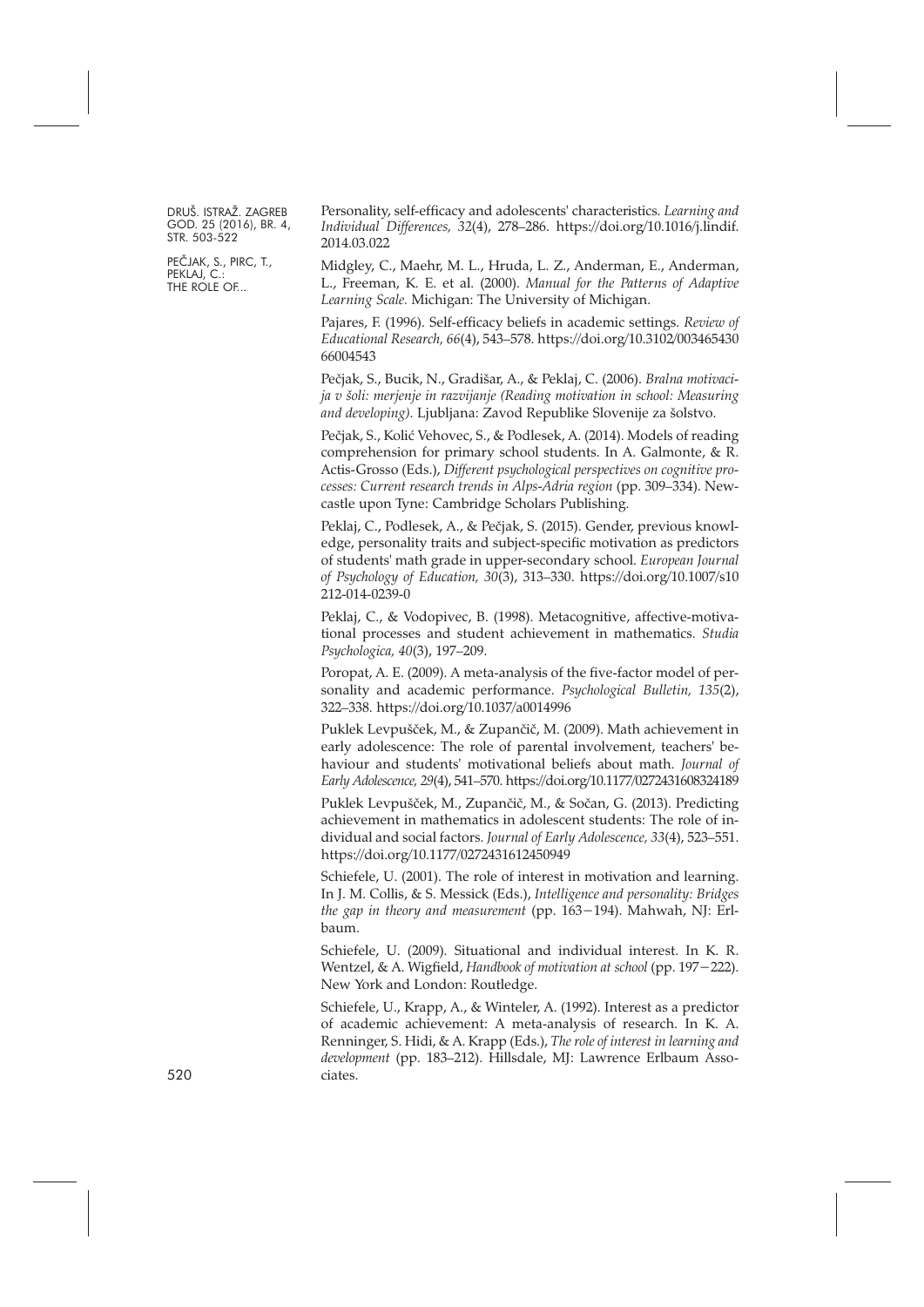PEČJAK, S., PIRC, T., PEKLAJ, C. THE ROLE OF...

Schunk, D. H., & Zimmerman, B. J. (2007). Influencing children's self-efficacy and self-regulation of reading and writing through modelling. *Reading & Writing Quarterly, 23*(1), 7–25. [https://doi.org/10.](https://doi.org/10.1080/10573560600837578) [1080/10573560600837578](https://doi.org/10.1080/10573560600837578)

Shams, F., Mooghali, A. R., Tabebordbar, F., & Soleimanpour, N. (2011). The mediating role of academic self-efficacy and the relationship between personality traits and mathematic performance. *Procedia – Social and Behavioral Sciences, 29*, 1689–1692. [https://doi.org/10.](https://doi.org/10.1016/j.sbspro.2011.11.413) [1016/j.sbspro.2011.11.413](https://doi.org/10.1016/j.sbspro.2011.11.413)

Smrtnik Vitulić, H., & Zupančič, M. (2013). Robust and specific personality traits as predictors of adolescents' final grades and GPA at the end of compulsory schooling. *European Journal of Psychology of Education, 28*(4), 1181–1199. <https://doi.org/10.1007/s10212-012-0161-2>

Steel, P. (2007). The nature of procrastination: A meta-analytic and theoretical review of quintessential self-regulatory failure. *Psychological Bulletin, 133*(1), 65–94. <https://doi.org/10.1037/0033-2909.133.1.65>

Taštanoska, T. (Ed.) (2014). *Vzgoja in izobraževanje v Republiki Sloveniji (Education in Slovenia).* Ljubljana: MIZŠ.

Trautwein, U., Lüdtke, O., Roberts, B. W., Schnyder, I., & Niggli, A. (2009). Different forces, same consequence: Conscientiousness and competence beliefs are independent predictors of academic effort and achievement. *Journal of Personality and Social Psychology, 97*(6), 1151–1128. <https://doi.org/10.1037/a0017048>

Tulis, M., & Fulmer, S. M. (2013). Students' motivational and emotional experiences and their relationship to persistence during academic challenge in mathematics and reading. *Learning and Individual Differences, 27,* 35–46. <https://doi.org/10.1016/j.lindif.2013.06.003>

*Učni načrt*. *Matematika: gimnazija: splošna, klasična in strokovna gimnazija [Curriculum for Mathematics]* (2008). Ljubljana: Ministrstvo za šolstvo in šport, Zavod RS za šolstvo. Available at [http://www.mss.gov.](http://www.mss.gov.si/fileadmin/mss.gov.si/pageuploads/podrocje/ss/programi/2008/Gimnazije/UN_MATEMATIKA_gimn.pdf) [si/fileadmin/mss.gov.si/pageuploads/podrocje/ss/programi/2008/Gim](http://www.mss.gov.si/fileadmin/mss.gov.si/pageuploads/podrocje/ss/programi/2008/Gimnazije/UN_MATEMATIKA_gimn.pdf) [nazije/UN\\_MATEMATIKA\\_gimn.pdf.](http://www.mss.gov.si/fileadmin/mss.gov.si/pageuploads/podrocje/ss/programi/2008/Gimnazije/UN_MATEMATIKA_gimn.pdf)

*Učni načrt. Slovenščina: gimnazija: splošna, klasična, strokovna gimnazija [Curriculum for Slovene language]* (2008). Ljubljana: Ministrstvo za šolstvo in šport, Zavod RS za šolstvo. Available at [http://www.mss.gov.](http://www.mss.gov.si/fileadmin/mss.gov.si/pageuploads/podrocje/ss/programi/2008/Gimnazije/UN_SLOVENSCINA_gimn.pdf) [si/fileadmin/mss.gov.si/pageuploads/podrocje/ss/programi/2008/Gim](http://www.mss.gov.si/fileadmin/mss.gov.si/pageuploads/podrocje/ss/programi/2008/Gimnazije/UN_SLOVENSCINA_gimn.pdf) [nazije/UN\\_SLOVENSCINA\\_gimn.pdf.](http://www.mss.gov.si/fileadmin/mss.gov.si/pageuploads/podrocje/ss/programi/2008/Gimnazije/UN_SLOVENSCINA_gimn.pdf)

Valenčič Zuljan, M., & Kalin, J. (2010). Effectiveness and competency of teachers in terms of student's assessment of teacher's conduct. In C. Peklaj (Ed.), *Teacher competencies and educational goals* (pp. 9–36). Schriften zur Bildungs-und Freizeitwissenschaft, Band 6. Aachen: Shaker Verlag.

Vasalampi, K., Parker, P., Tolvanen, A., Lüdke, O., Salmela-Aro, K., & Trautwein, U. (2014). Integration of personality constructs: The role of traits and motivation in the willingness to exert effort in academic and social life domains. *Journal of Research in Personality, 48*, 98–106. <https://doi.org/10.1016/j.jrp.2013.11.004>

Walker, C. O., Greene, B. A., & Mansell, R. A. (2006). Identification 521 with academics, intrinsic/extrinsic motivation, and self-efficacy as